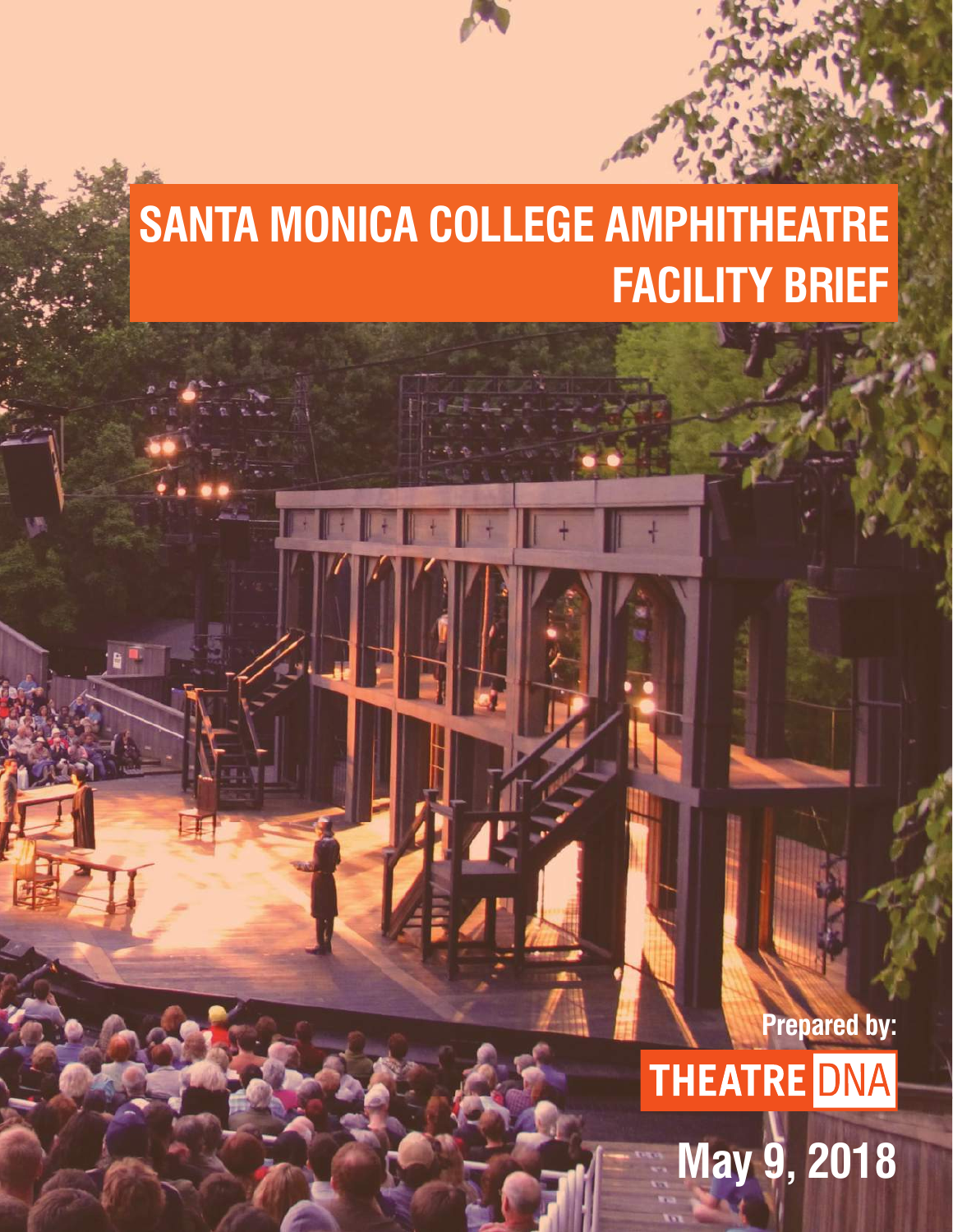| 1.1. |                  |  |  |  |  |  |
|------|------------------|--|--|--|--|--|
| 1.2. |                  |  |  |  |  |  |
| 1.3. |                  |  |  |  |  |  |
| 1.4. |                  |  |  |  |  |  |
| 1.5. |                  |  |  |  |  |  |
| 2.   |                  |  |  |  |  |  |
| 2.1. |                  |  |  |  |  |  |
| 2.2. |                  |  |  |  |  |  |
| 2.3. |                  |  |  |  |  |  |
| 2.4. |                  |  |  |  |  |  |
| 2.5. |                  |  |  |  |  |  |
| 2.6. |                  |  |  |  |  |  |
| 2.7. |                  |  |  |  |  |  |
|      |                  |  |  |  |  |  |
| 2.8. |                  |  |  |  |  |  |
| 2.9. |                  |  |  |  |  |  |
| 3.   |                  |  |  |  |  |  |
| 3.1. |                  |  |  |  |  |  |
|      | 3.1.1.           |  |  |  |  |  |
|      | 3.1.2.           |  |  |  |  |  |
|      | 3.1.3.           |  |  |  |  |  |
|      | 3.1.4.<br>3.1.5. |  |  |  |  |  |
|      | 3.1.6.           |  |  |  |  |  |
| 3.2. |                  |  |  |  |  |  |
|      | 3.2.1.           |  |  |  |  |  |
|      | 3.2.2.           |  |  |  |  |  |
|      | 3.2.3.           |  |  |  |  |  |
|      | 3.2.4.           |  |  |  |  |  |
|      | 3.2.5.           |  |  |  |  |  |
|      | 3.2.6.           |  |  |  |  |  |
|      | 3.2.7.           |  |  |  |  |  |
|      | 3.2.8.           |  |  |  |  |  |
| 3.3. |                  |  |  |  |  |  |
|      | 3.3.1.           |  |  |  |  |  |
|      | 3.3.2.           |  |  |  |  |  |
|      | 3.3.3.           |  |  |  |  |  |
|      | 3.3.4.           |  |  |  |  |  |
|      | 3.3.5.           |  |  |  |  |  |
|      | 3.3.6.           |  |  |  |  |  |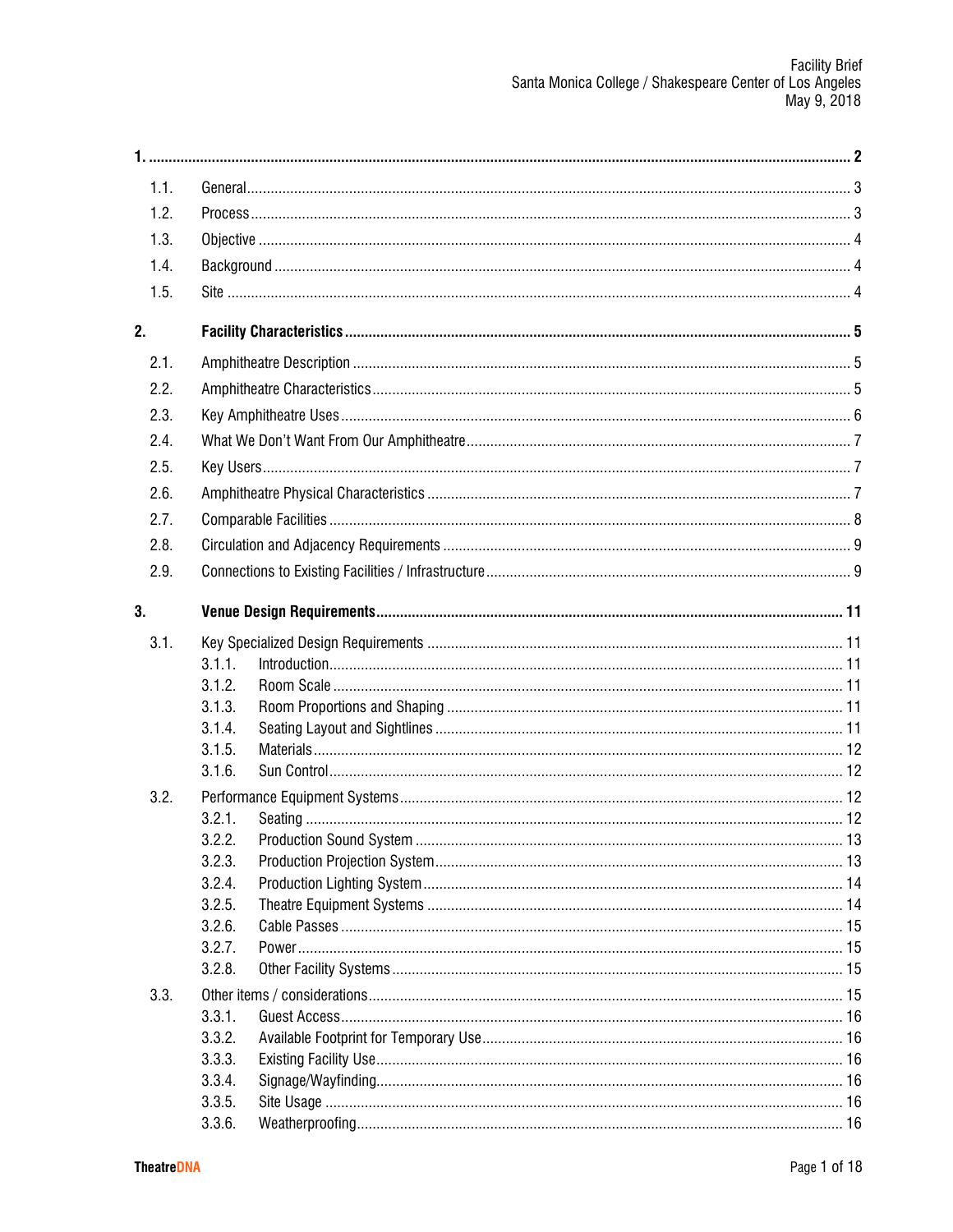| 3.4. |  |  |  |  |
|------|--|--|--|--|
|      |  |  |  |  |
|      |  |  |  |  |
|      |  |  |  |  |
|      |  |  |  |  |
|      |  |  |  |  |
| 4.   |  |  |  |  |
| 4.1. |  |  |  |  |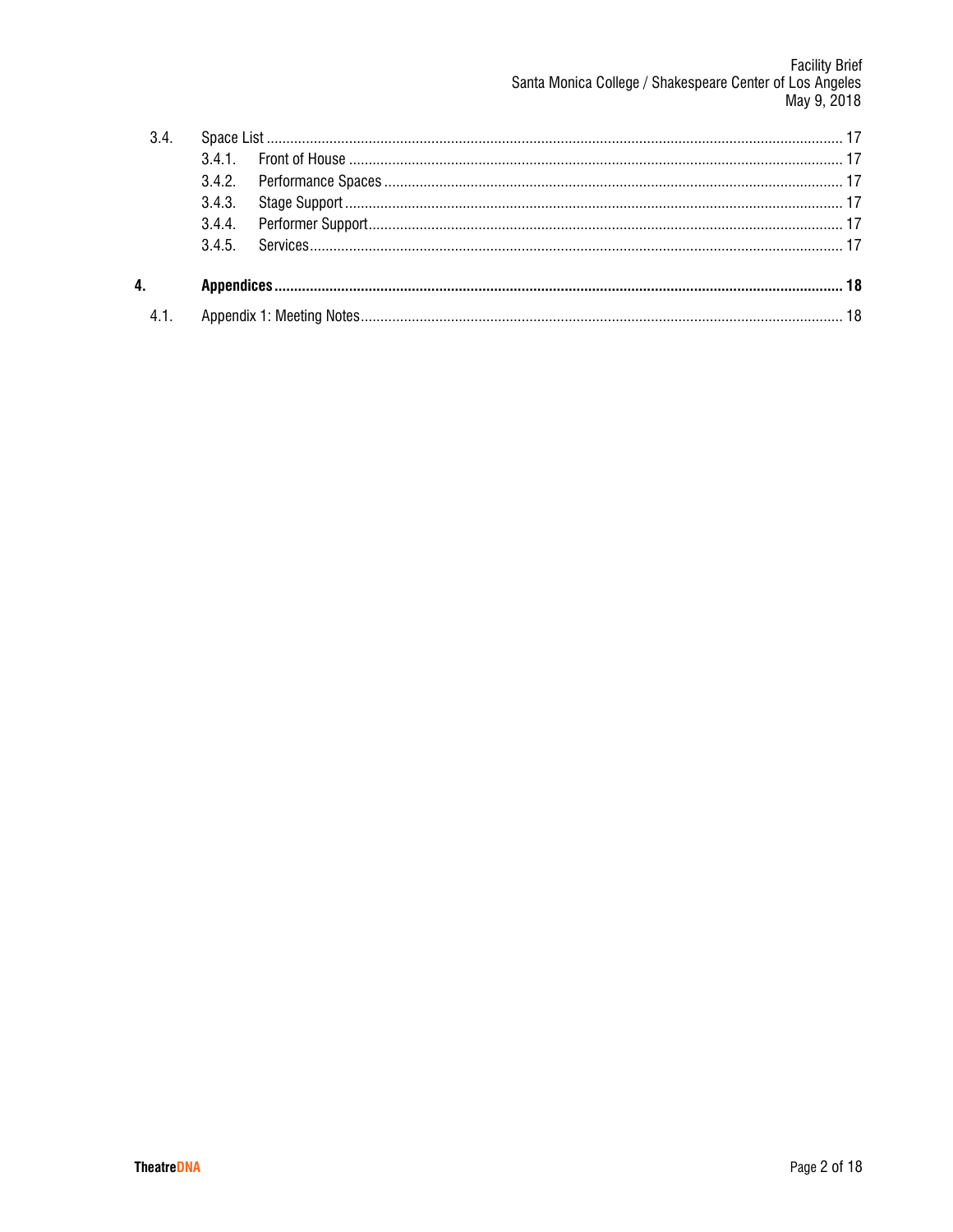Introduction

## 1.1. General

Santa Monica College (SMC) has entered into a contract with Gehry Partners to design an outdoor amphitheater on SMC's main campus on a site adjacent to the campus quad. The proposed amphitheatre will be available for Associated Student (AS) events, especially for the bi-weekly activity hour.

The genesis of this current amphitheatre project began when the SMC Board of Trustees unanimously approved entering into a Memorandum of Understanding with The Shakespeare Center of Los Angeles (SCLA), a local nonprofit that provides educational programs for youth and students who attend Title One schools and for chronically unemployed veterans. SCLA intends to use the amphitheater every year for two months, as a summer venue for professional plays.

TheatreDNA has been engaged by SCLA to work with them, and their new summer home facility partner SMC, to provide theatre planning and design services for an anticipated amphitheatre. The first step of those services is the creation of a programming document outlining the use and users, and the space characteristics, for use by Gehry Partners, and the design team.

## 1.2. Process

TheatreDNA's Michael Ferguson led an investigation phase which has been informed by discussions with both SMC and SCLA leadership, and multiple interviews with both groups, over a period of several weeks. It is also informed by meetings with SMC administration, department heads, events staff, and students.

The notes from these meetings, including the original introductory student meeting held in August 2017, are included following this brief, in Appendix 1. The formal meeting schedule for this effort included:

| <b>Meeting Michael Ferguson, TheatreDNA</b>  | Information gathering with              | Judith Douglas, Carol Evans, Michael        |  |
|----------------------------------------------|-----------------------------------------|---------------------------------------------|--|
| April 27 <sup>th</sup>                       | SMC Department Chairs (English, Dance,  | Greig, Don Girard, Dagmar Gorman, Erica     |  |
| 10-11:30A                                    | Music, Comms/Media, A.S., Theater), SMC | LeBlanc, Melanie Makaiwi, Lizzy Moore,      |  |
| Library Conference Room                      | Events, KCRW Events                     | Eric Pivovaroff, Rob Rudolph, Perviz        |  |
|                                              |                                         | Sawoski,, Linda Sullivan, and Charlie Yen;  |  |
|                                              |                                         | Non-staff: Gabriel Murillo; Declined: Jason |  |
|                                              |                                         | Beardsley, Chris Bonvenuto, Nancy Grass,    |  |
|                                              |                                         | Mitch Heskel, Eleni Hioureas, Yulia         |  |
|                                              |                                         | Kozlova, Georgia Lorenz, Jenny Merlic,      |  |
|                                              |                                         | Maria Munoz, Elaine Polachek, and Kyle      |  |
|                                              |                                         | <b>Smith</b>                                |  |
| <b>Meeting Michael Ferguson, Theatre DNA</b> | Information gathering with              | Serving Pizza to attract participation      |  |
| May 3rd                                      | <b>SMC's Associated Students</b>        |                                             |  |
| 11:15-12:35PM                                |                                         |                                             |  |
| <b>Cayton Center</b>                         |                                         |                                             |  |
| Internal SMC Team Meeting                    |                                         |                                             |  |
| May 4 <sup>th</sup>                          | Aligning Goals/Objectives               | Elaine, Don, Lizzy, Linda, Charlie, Eric,   |  |
| 1-3 PM                                       | SMC                                     | Mitch, Rob, Dagmar                          |  |
| Library Conference Room                      |                                         |                                             |  |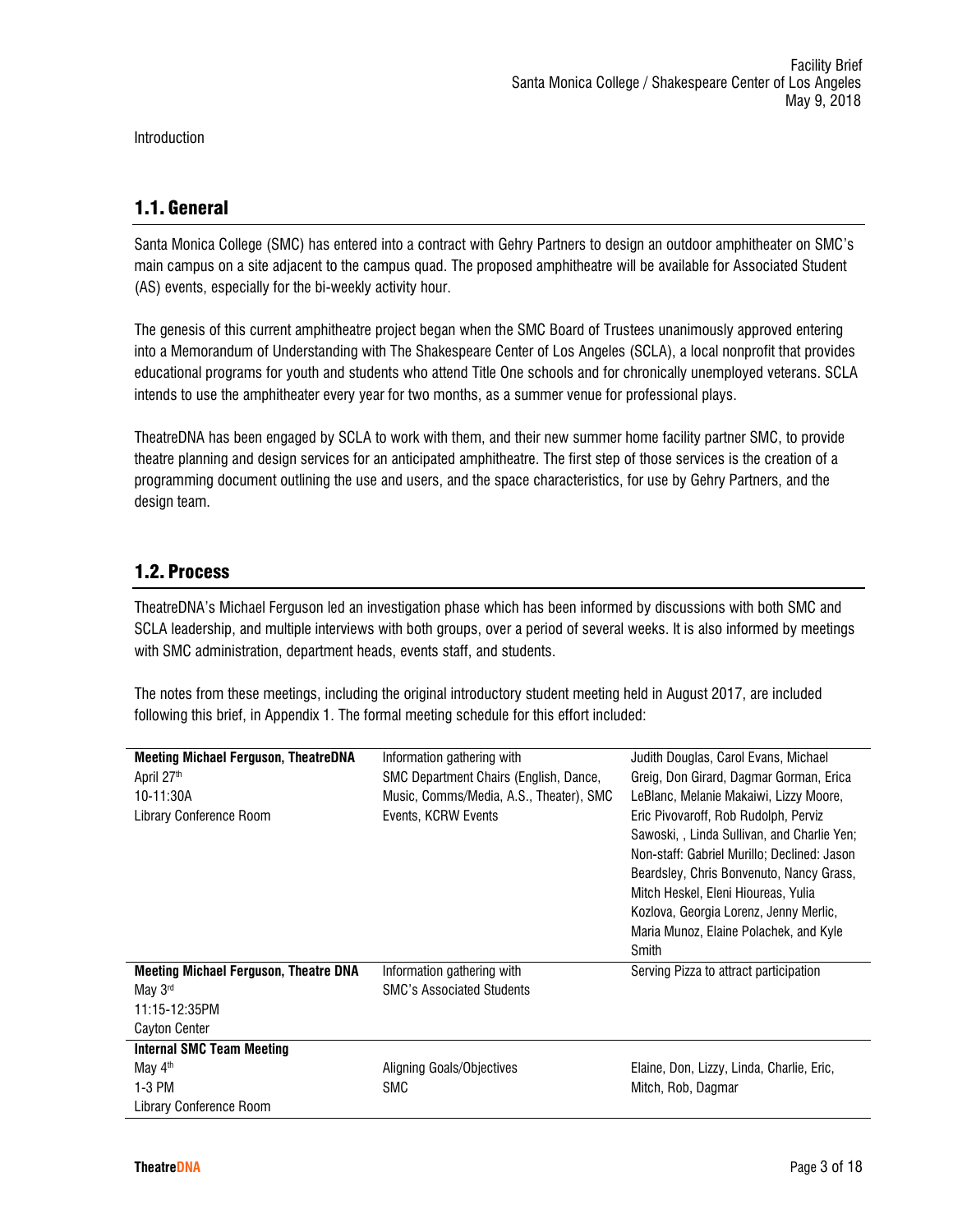# 1.3. Objective

The purpose of this document is to capture the goals and aspirations for the project, from both SMC and SCLA, and to provide the initial programming. This Facility Brief contains the results of our investigation, thoughts about what the amphitheatre should, and shouldn't be, and detailed descriptions of the features, and characteristics of the space and technical accommodations. Please consider this as a work-in-progress, and subject to further development by all parties as critical thinking and design influences dictate.

# 1.4. Background

In 1967, SMC constructed a 1,500-seat outdoor amphitheater on SMC's main campus for the AS's use. The beloved, and heavily used amphitheatre was home to well over two thousand concerts, staged performances, lectures, films, graduations, and assemblies.

In 2008, the venue was displaced by the Student Services building, and since then the AS have not had their own home for weekly events. Additionally, a popular student informal gathering space was lost.

In August 2017, a group of SMC department chairs, Associated Student directors and president ambassadors met with the SMC Foundation to provide a first take on possible uses of the outdoor space.

The current process which has resulted in this Brief began in late April 2018 and will culminate with the first meeting with Gehry Partners on May 10, 2018.

# 1.5. Site

Located on the main campus of SMC, off Pico Boulevard in Santa Monica, a new site for a small amphitheater has been identified. It is a quarter-acre setting between the Core Performance building and the Campus Quad, located in the heart of the campus. The site:

- is currently a landscaped zone, with benches and plantings.
- is surrounded on three sides with fire lanes that cannot be obstructed.
	- o The side facing the Core building does not have a fire lane.
	- is surrounded on the three sides with existing classroom buildings
		- o The buildings are very close to the site
		- o This includes the library building
- reportedly has no major utilities passing through it
- reportedly has a main IT line that does run diagonally through it
	- o It was noted by campus staff as not difficult to reroute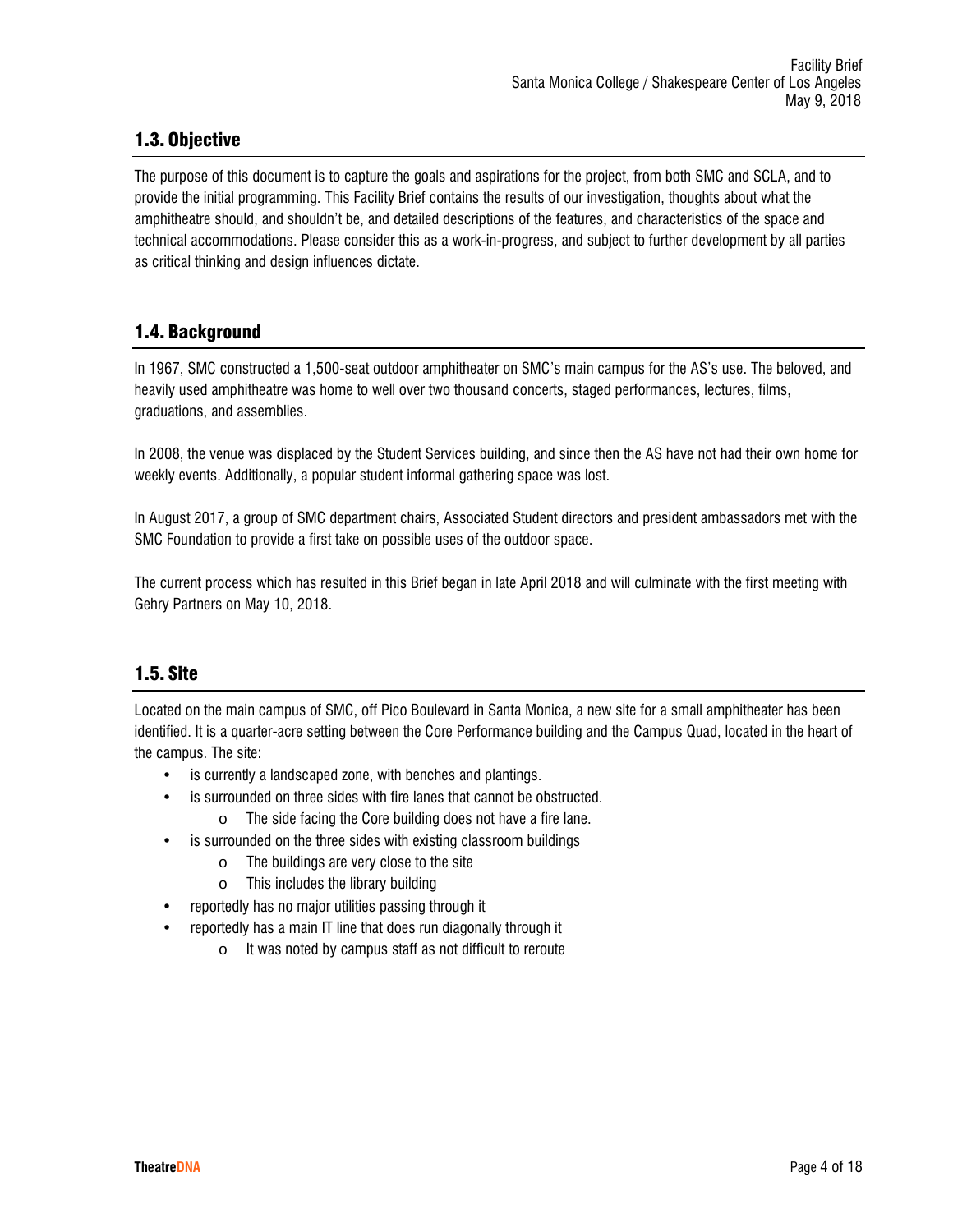# **2. FACILITY CHARACTERISTICS**

# 2.1. Amphitheatre Description

The amphitheatre will be a multi-use outdoor venue that is built to service SMC, providing a space for performance, an addition to the performing arts space portfolio, particularly the spaces located on the main campus. The goal is to not only fulfill the role of the previous amphitheatre, but to provide a new space, useful to students, teachers, and the community. Pertinent to the community outreach is the summer use by SCLA.

Located in the heart of the college, as it's been described, the amphitheatre should:

- Be an informal gathering place for students
	- $\circ$  There was a description of informal learning taking place under a tree, or sitting on the grass; this would provide such a place
- Be a formal theatre for performances of a high caliber
- Give more departments more options to stage instructional and artistic activities outside of the classroom.
- Be a cool place to spend time
- Be iconic
- Provide a high-quality experience appropriate to the various uses of the facility
- Be as inclusive as possible, accessible by all, including wheelchair bound students, staff, and artists, in all auditorium, stage, backstage, and control spaces
- Be as sustainable as possible
	- o Use recycled materials?
	- o Solar panels?
	- o Eco-friendly materials?
	- o Drought friendly uses/requires minimal water
- Be safe
- Be efficient/easy on staff

# 2.2. Amphitheatre Characteristics

During our interviews and discussions, many ideas and characteristics were discussed. Some of the key discussions included the following thoughts:

- "An extension of the quad"
- "Fits in with the flow of the campus"
- "Feeling of Openness"
- "Easy to use" by teachers, students, and theatre operations
- Provide shade to reduce heat
- Easy to maintain and clean by facilities staff
- A long lifespan
- Flexibility to provide/create controlled access/security during formal performances, or summer use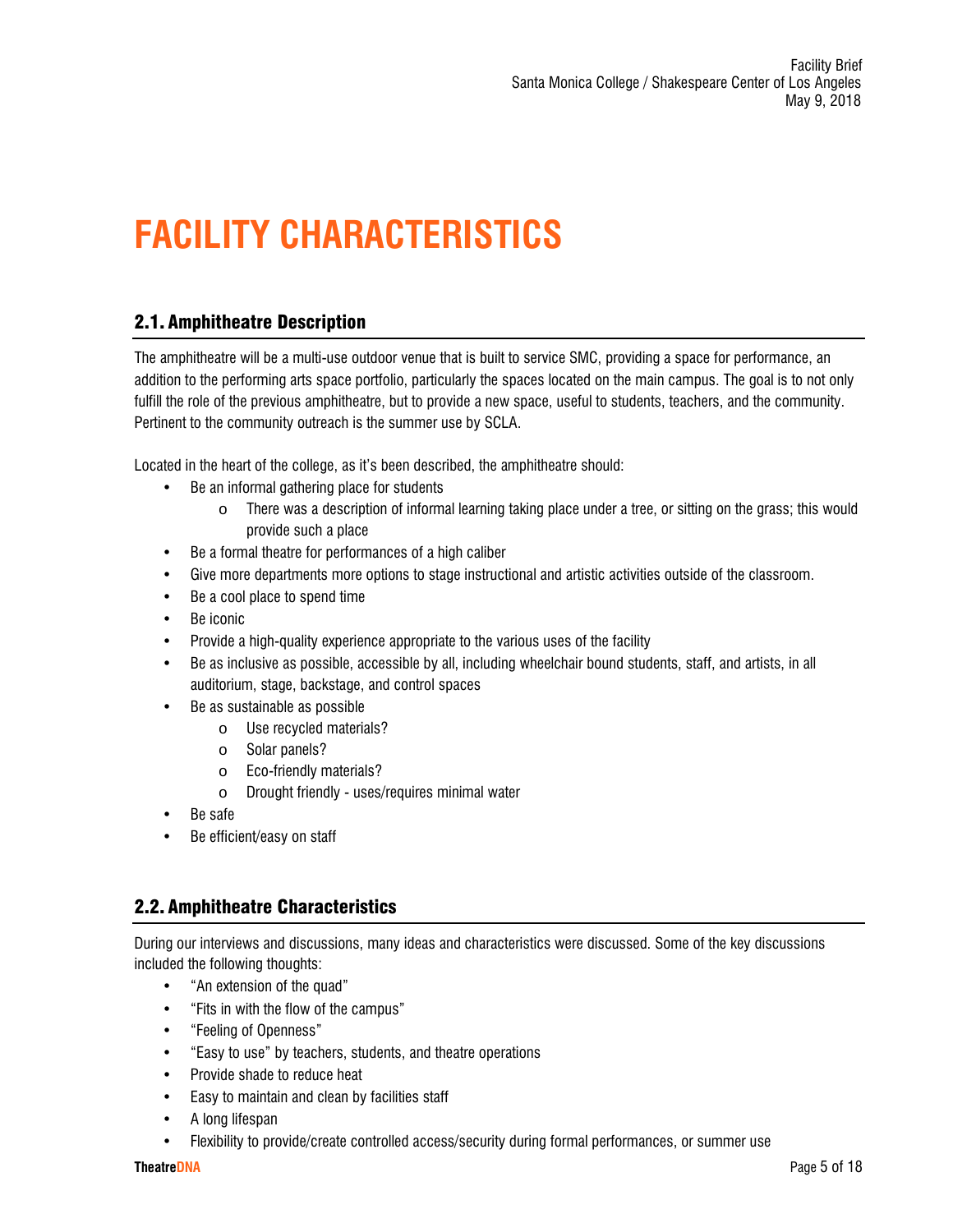o ability to secure and control all auditorium and stage spaces during daily/nightly use while campus is active with classes.

### 2.3. Key Amphitheatre Uses

- Associated Students activity hour performances
- Location for students to congregate between classes
- Summer Shakespeare performances
- Guest lecture/speakers.
- Dance productions
	- o Ballet
	- o Jazz
	- o Modern
	- o Latino dance
	- o African American ballet
- Theater productions
	- Amplified music concerts
		- o Rock
		- o EDM
		- o World
		- o Latin
		- o Jazz
		- o DJ
		- o Operetta
		- o Choral
		- o Folk
		- o Pop
		- o Gospel
- Small staged opera scenes (amplified)
- A communal gathering area for students
- Film presentation / film festivals
- Small/departmental graduations
- Scholarship ceremonies
- "Ted Talk" style lecture space
- Fashion shows
- Teaching Shakespeare in a theater in the round
- Backdrop for student projects
- Non-performing arts major student productions
- Summer camps conducted by outside organizations
- Children's theatre
- Political rallies or speeches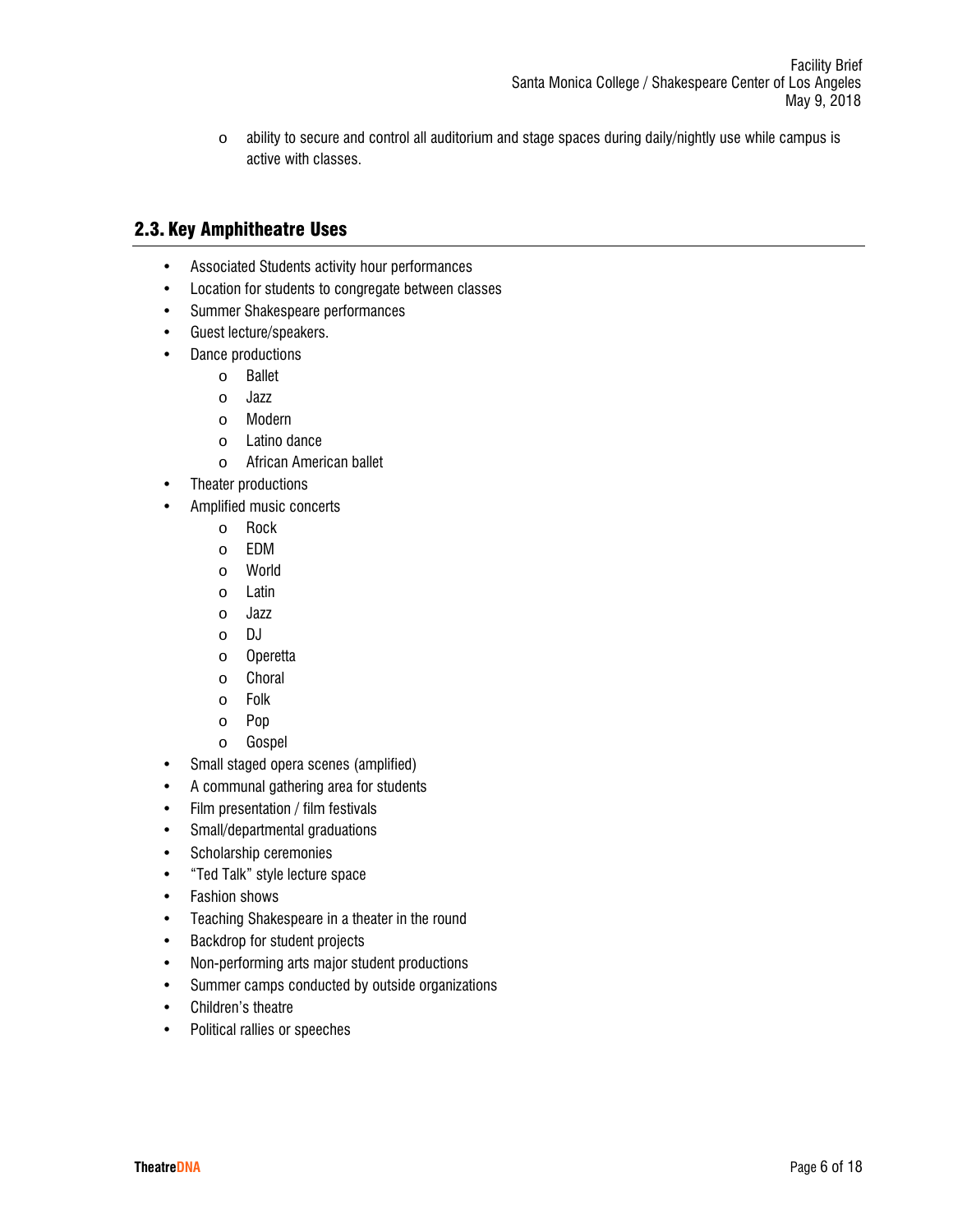# 2.4. What We Don't Want From Our Amphitheatre

- Noise pollution to surrounding classrooms that may interfere with learning
- Interference with other campus events
	- o Football
- Interfere with other campus events
	- o Loud concerts disrupting
- Skate park use
- An empty, unused space
- Cold and wind to pierce during nighttime use
- Hard to use
- Expensive to use

### 2.5. Key Users

- Associated Students events
- Students (casual/daily informal)
- Events department
- Dance department
- Theatre department
- Music department
- Non-major student productions (formal)
- English department
- Outside users
	- o The Shakespeare Center of Los Angeles

# 2.6. Amphitheatre Physical Characteristics

The principal characteristics of any amphitheatre are a formal stage area, and a seating area that is open to the sky above. Our is no different, proposed to be in a thrust configuration, providing a stage surrounded by audience on three sides. It will be designed with the specific needs of the anticipated performance types discussed previously, including an optimal audience/artist relationship. It will be designed with acoustics in mind, both internally to the space, and as a good neighbor, to the surrounding classrooms.

### **Amphitheatre features include:**

- 400-600 seats in a raked configuration, surrounding three sides of the stage
	- $\circ$  400-600 + is SMC range
	- $\circ$  500-600 is SCLA range
	- o TheatreDNA suggests using 600 in full thrust configuration as the basis of design
	- $\circ$  Please note: how the seats are provided, or which seats are permanent and which are seasonal, is under discussion. There may be compelling reasons to provide areas of demountable seats, or areas that are left as concrete risers throughout the school year. To be developed.
- Ability to add more seats, if possible, for maximum seat count for larger events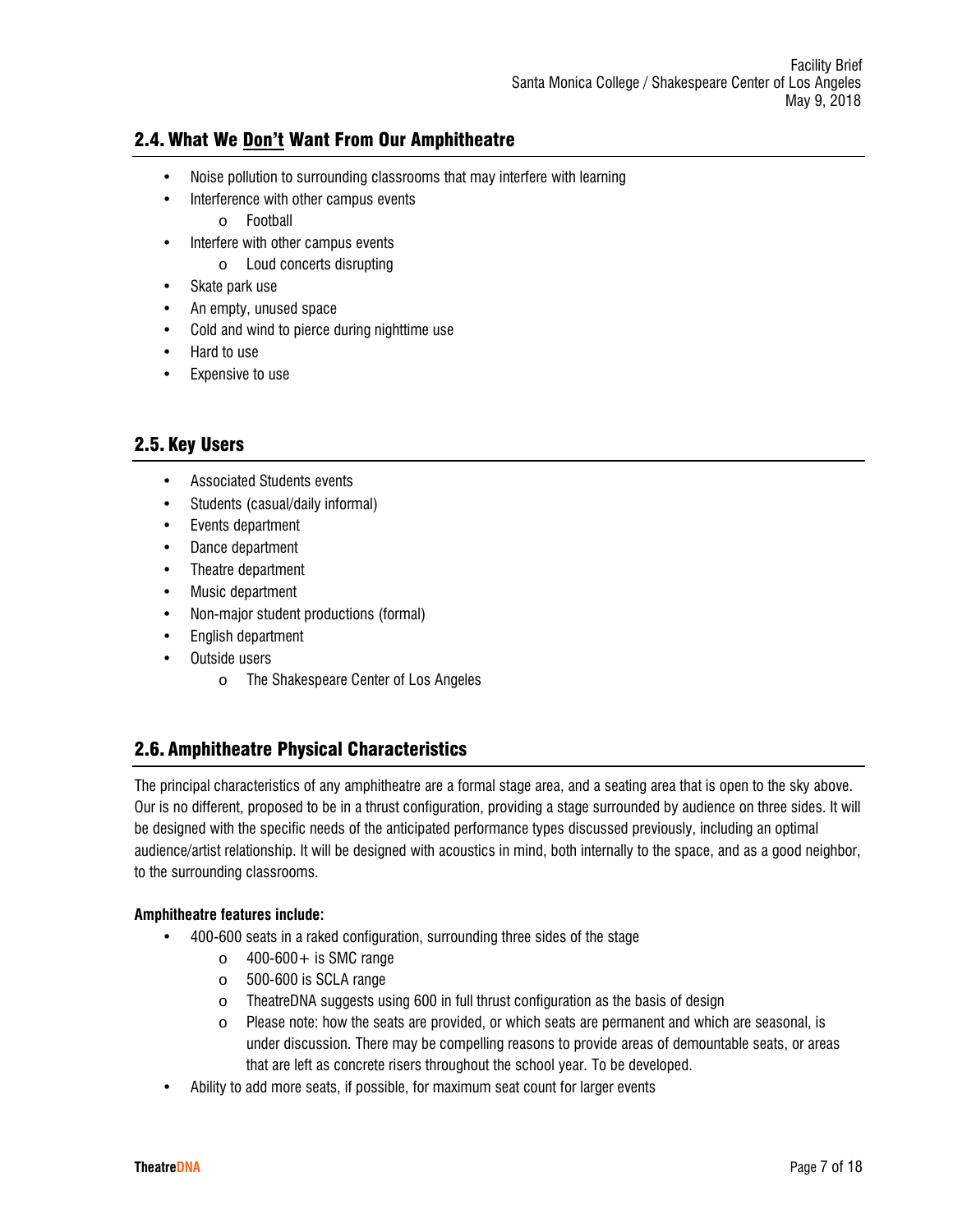Facility Brief Santa Monica College / Shakespeare Center of Los Angeles May 9, 2018

- Ability to create an endstage configuration, removing the thrust, and using the rear stage as the stage, providing a more traditional stage configuration, and either additional seats or a zone for standing, or perhaps cabaret tables (where the thrust was located).
- Ability to provide an area for an orchestra
	- o While a lower elevation may be hard to achieve, a "Mozart" pit may be achievable with clever adjustability just downstage of the stage front, when in endstage mode.
- Potential for vom entry/exit through the seating zone, when in thrust mode
	- $\circ$  This is a typical part of a thrust stage, and enhances the use of that configuration
- Acoustic environment optimized for unamplified spoken word and light amplification
- Adjustable acoustics system or highly specific audio amplification for amplified performances
- Stage area with a demountable/removable thrust stage section
- Performance area dimensions:
	- o Thrust area: 30' wide x 30' deep
	- o Stage area behind thrust area: 40' wide x 32' deep x 24' high
	- o Wing spaces on stage right and left of stage area: minimum 20' wide x 32' deep
	- o Scenic/rigging structure above stage: 24' high
- High quality technical systems, including production lighting, production sound and communications, production video/projection, and over stage rigging.

### **Other Key Spaces:**

- Lighting positions/towers
	- $\circ$  Safety is of the utmost concern, for both SMC staff and students, so all areas are best accessed by stairs. If ladders are required, then it is desirable to minimize their use. So one ladder to access 6 lighting towers is more desirable than 6 ladders at 6 towers.
- Control positions
	- o Must be ADA accessible
- Followspot positions
- Dressing rooms
	- $\circ$  Required for formal performance use, areas in the Core building have been identified as potential candidates for these spaces
	- o To be determined based on availability, and control of access
	- o Must be ADA accessible
- Wardrobe maintenance
- **Storage** 
	- o Areas for storage of facility specific equipment will be required
		- **-** Dance flooring
		- Production systems equipment
- Performance systems rack rooms
- Loading area, with truck dock
- Lighting positions/towers

# 2.7. Comparable Facilities

Existing facilities that have been discussed with students, with similar form or usage include:

- Fleischman Outdoor Theater at the Getty Villa, Pacific Palisades
- Boone Sculpture Garden Amphitheater, Pasadena City College, Pasadena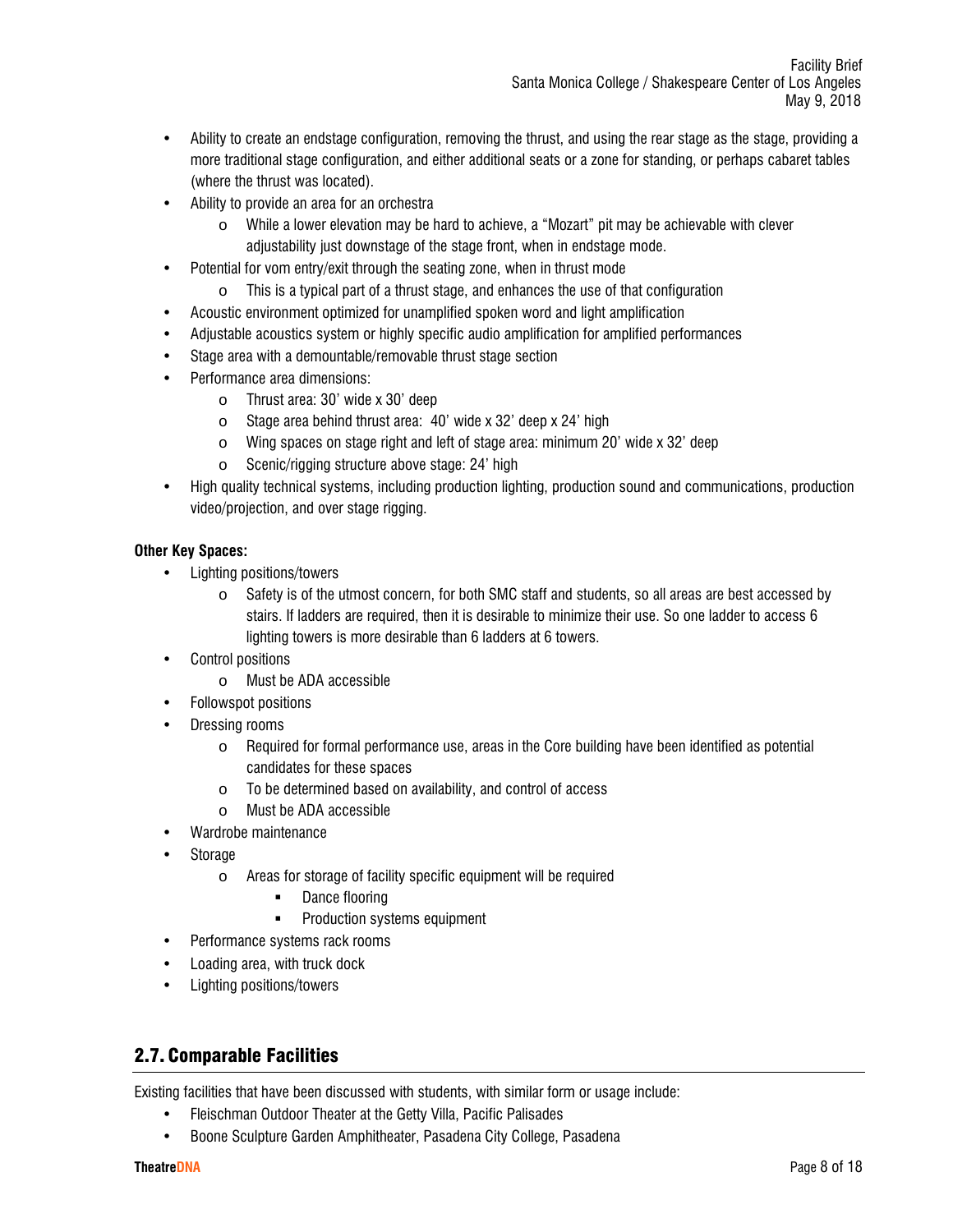Facility Brief Santa Monica College / Shakespeare Center of Los Angeles May 9, 2018

- Remsen Bird Hillside Theatre, Occidental College, Los Angeles
- W.M. Keck Foundation Children's Amphitheater, Disney Concert Hall, Los Angeles
- Pepperdine University Amphitheater, Pepperdine University, Malibu
- Polliwog Park Amphitheater, Manhattan Beach

The following facilities are also noted for inspiration or similar usage characteristics:

- John Ford Amphitheatre, Los Angeles
	- o Overhead structure
	- o Lighting towers
	- o Rear wall with control/followspot
- Shakespeare in the Park, Central Park, New York
	- o Open air configuration
	- o Formal seating
	- o Lighting positions
- Millennium Park, Chicago, Illinois
	- o Overhead lattice structure that supports distributed speakers, and lighting
- Regency Park Amphitheatre, Cary, North Carolina
	- o Larger formal overhead structure
		- o Informal grass seating
		- o Support areas below stage

### 2.8. Circulation and Adjacency Requirements

Alongside the appropriate architectural, functional and acoustic design of the seating area, stage, and other key spaces, consideration for appropriate adjacencies – according to each space's required function – and the provision of sufficient and safe circulation paths is vital to the success and operational efficiency of the venue, for all uses and users.

In a performing arts facility, functionality requires that certain spaces be in a fixed relationship to others. Details of that special relationship will be defined during Schematic Design.

#### **Critical adjacencies**

- Stage to truck loading (dock height area)
- Stage to key storage
- Dressing areas to stage

### 2.9. Connections to Existing Facilities / Infrastructure

Specific to use by formal productions, including SCLA during summers, various other spaces are required for typical operations. While this operational functionality is required, it is acknowledged that the spaces to achieve that functionality may not be able to be provided with our construction project, in a fixed/permanent manner. These spaces, while critical to provide, may be provided temporarily, or by using existing facilities and infrastructure. The spaces will be identified in this document, and provision/inclusion will be determined based on availability of space and funding.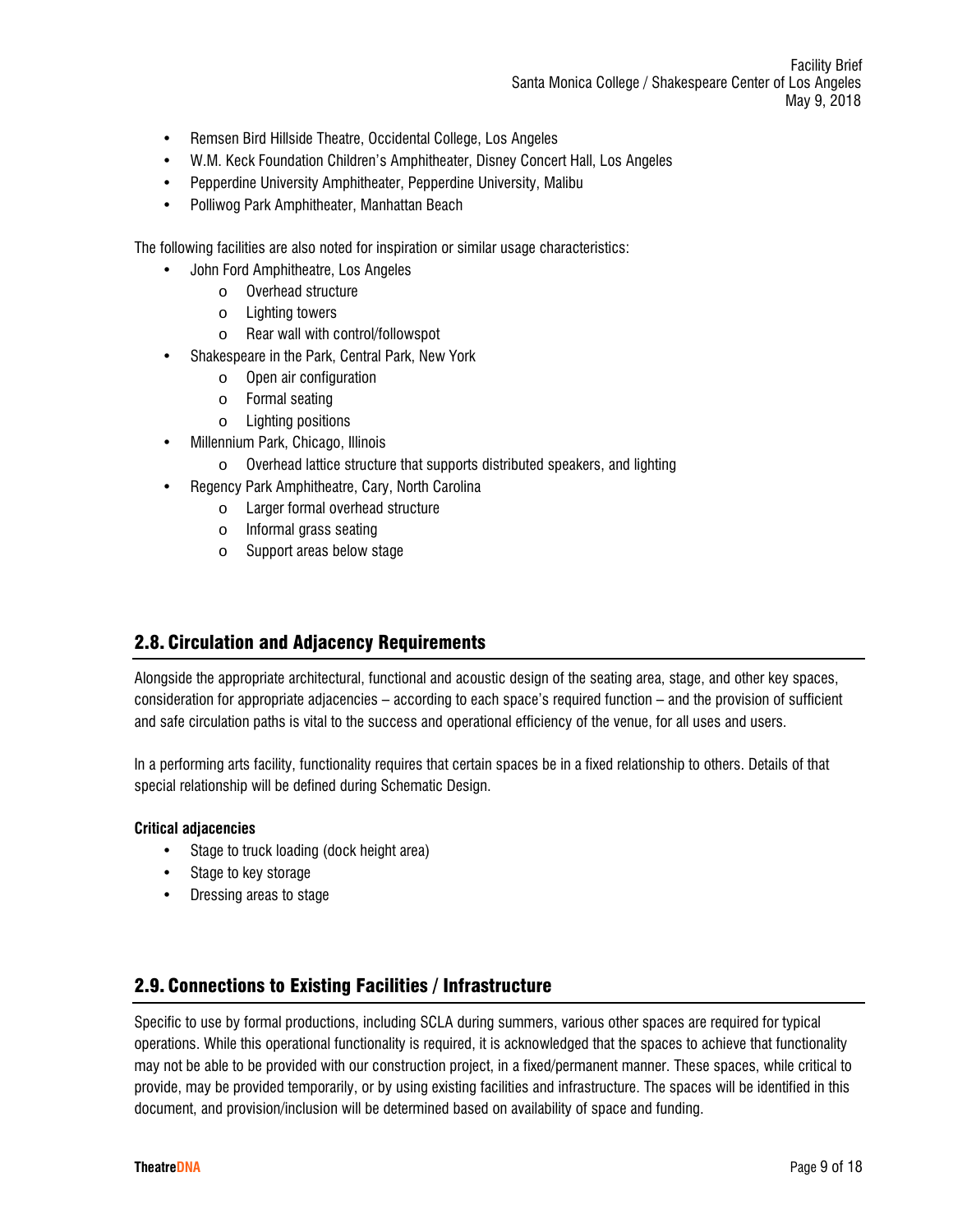Said a different way, if money and space was no issue, it would be best to provide all required spaces within a single holistic project. But, it is acknowledged that both funding and space is limited, so it is expected that some functional spaces will be provided as needed, or anticipated as temporary structures, if required for extended use (like during a twomonth summer production.)

Success will be found in planning for the anticipated uses, whether provided in the project, in the adjacent spaces, or with temporary structures. Determining space for the accommodation, and any infrastructure required (like electrical, structural, or plumbing needs) will likely be a part of the Schematic Design process.

### **Spaces that may require alternative space solutions**

- Front of house spaces:
	- o Lobby/gathering areas
	- o Guest restrooms
	- o Box office/ticketing
	- o Concession/food service spaces
	- o Front of house staff
	- o VIP areas
- Back of house spaces:
	- o Dressing rooms
	- o Performer staging/lounge rooms
	- o Staging areas
	- o Scenery/prop maintenance areas/shops
- Storage
	- o Front of house
	- o Stage
	- o Backstage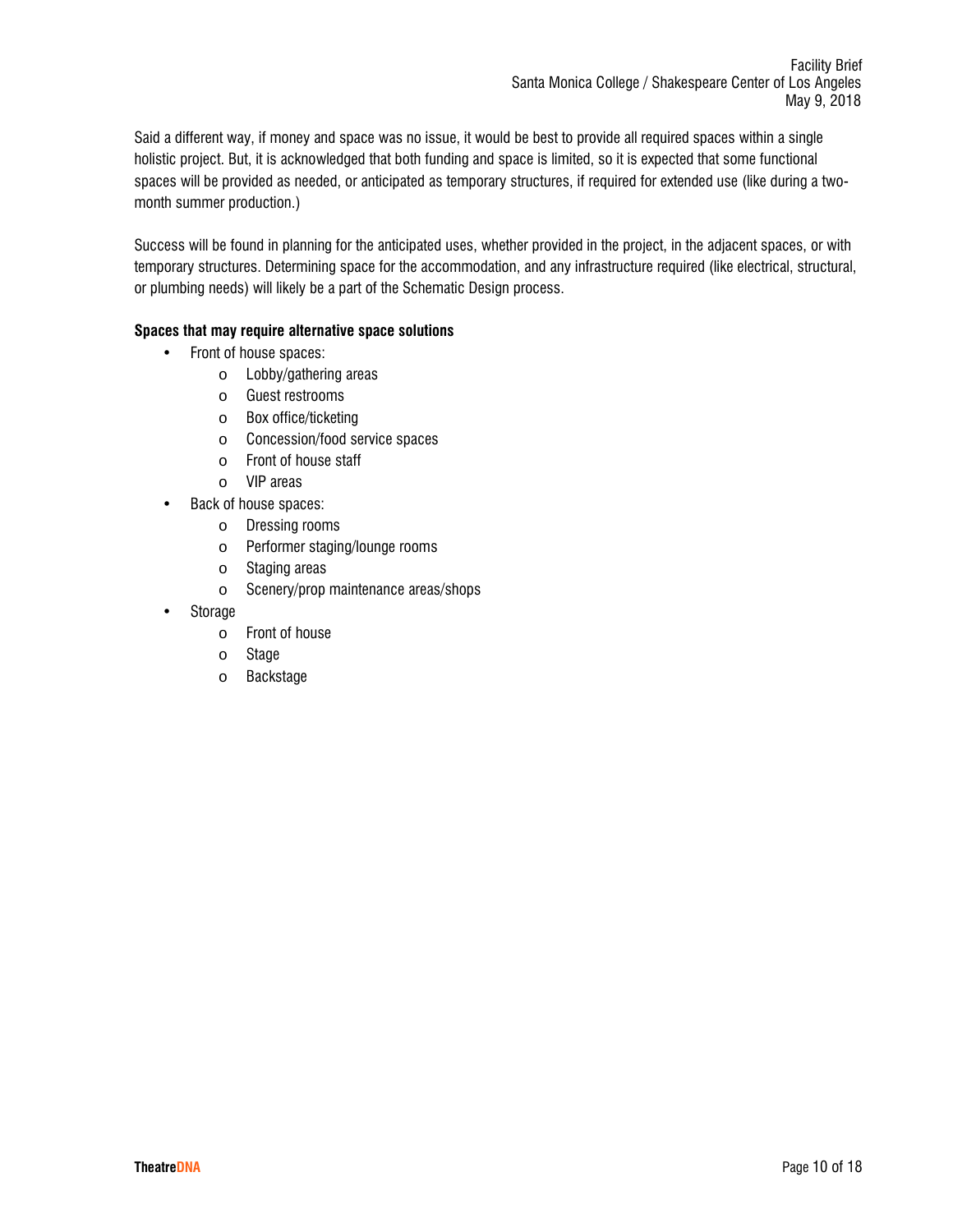# **3. VENUE DESIGN REQUIREMENTS**

# 3.1. Key Specialized Design Requirements

### **3.1.1. Introduction**

A first-class audience zone, or auditorium, is defined by the quality of its architecture, acoustics, theatre systems, and functionality. The quality of the audience experience of our amphitheatre will be the principal characteristic by which performers and audience members will judge the success of the venue.

Audience experience is shaped primarily by the quality of the aural and visual interaction with the performer or artist. Supported by the quality of the audience seating, the way the audience circulation is achieved, and the effectiveness (and unobtrusiveness) of the specialized performance equipment systems.

Creating an effective audience chamber depends on achieving an effective balance of appropriate elements.

### **3.1.2. Room Scale**

The scale of the amphitheatre is driven primarily by the seating capacity and the required connection dynamics with the performers. The space needed to accommodate the defined audience capacity is as intimate an environment as can be achieved without compromising audience safety, comfort, or the quality of sightlines. Achieving intimacy goes a long way to achieving a high-quality performance environment. A key driving factor will be for all audience members to be able to see details of facial expression.

### **3.1.3. Room Proportions and Shaping**

Key characteristics include:

- Breaking up of the audience mass to create smaller sections
	- o This will assist in classroom/teaching use potentially
	- $\circ$  It will also allow multiple students to hang out simultaneously, in distinct areas
- Lighting positions incorporated into the outer walls, and side walls
- Technical control rooms organized at the rear of the audience
	- $\circ$  Open sound mix positions require weatherproofing

### **3.1.4. Seating Layout and Sightlines**

The seating layout is a careful balance between the needs of sightlines, acoustics, safety, and comfort. While different options for seating has been discussed, a fixed seat (not bench or concrete curb) is required for many of the anticipated uses.

It was also discussed that perhaps the auditorium section could include both bench (concrete) and fixed seating, with the option of adding temporary seats for formal production use. This should be explored.

In any seat case, key characteristics include: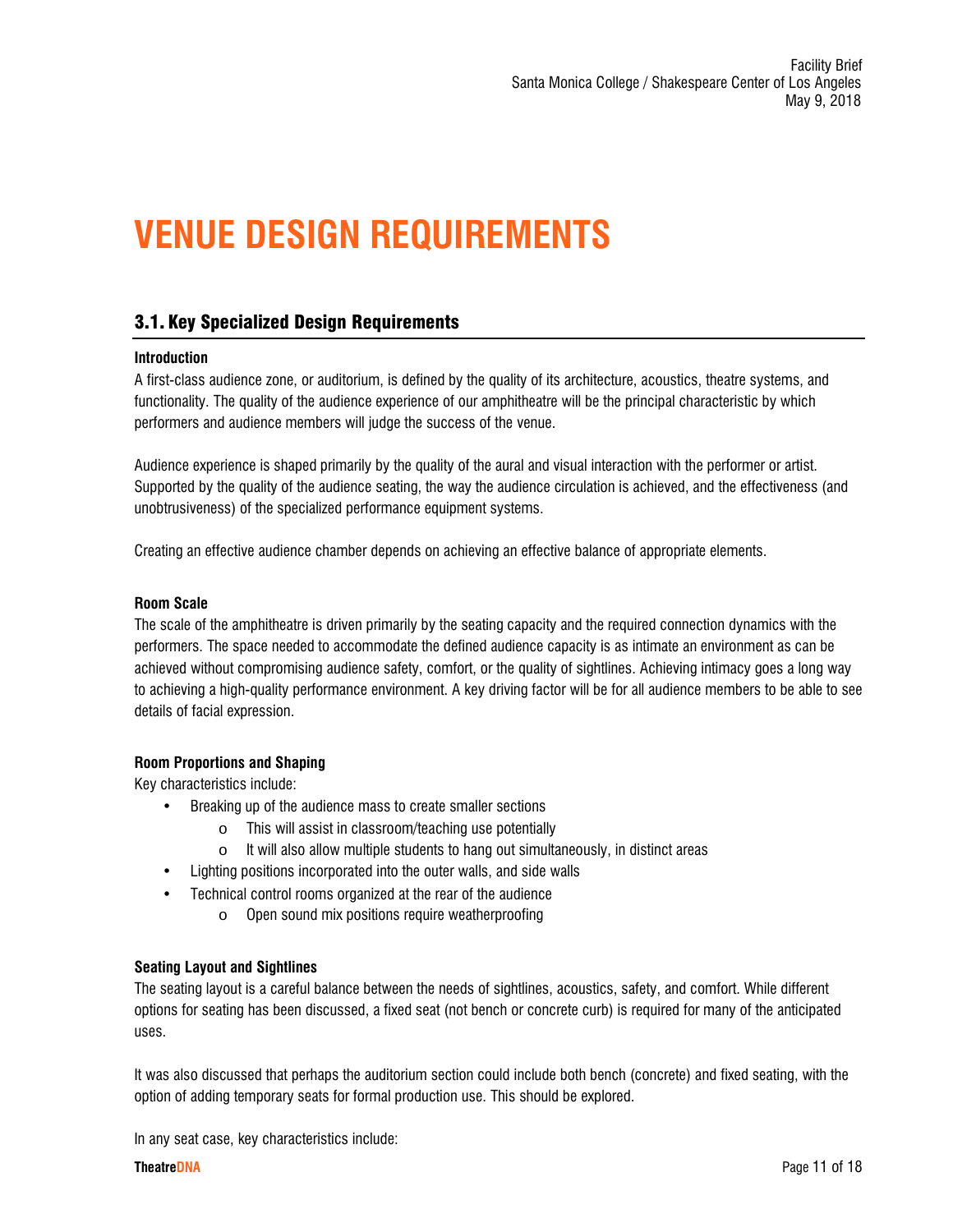- Minimum centerline sightlines designed for all audience members to see the edge of the stage, and a point 30' into and 12' above the stage
- Staggered seating layout with multiple seat widths
- Traditional seating layout, which has two or four aisles, splitting a seating section into three or five parts. o No center aisle

Row to row spacing is another key design consideration. A balance between audience comfort, building code, and the goal of visual and aural intimacy must be achieved.

### **3.1.5. Materials**

Robust materials were discussed with staff, and the requirement for easy to clean and maintain surfaces. As the SMC facilities staff is already well used, additional burden from hard to maintain materials is not welcome.

Concrete was discussed for most areas, including the stage. An appropriate dance floor surface would be provided as loose equipment, in the form of a portable dance flooring system.

Perhaps there is a grass section, either in the front stage area (thrust) or perhaps at a mid-aisle, providing a friendlier surface for lounging. Additionally, they could be box or corporate suite type space, allowing for a wine and cheese picnic zone perhaps, during summer use.

Additionally, as the SMC campus is in a high dew point, and nautical zone, special care will need to be taken with materials, finishes, and equipment selection.

### **3.1.6. Sun Control**

Every discussion at some point mentioned the heat from the sun at this area of the campus, and that an option to shade the stage and the seating areas was desirable. Discussions ranged from:

- Separate moving and retracting shades at stage and seating
- Permanent shade at stage, and moving at seating
- Permanent shade at stage, and both partial fixed, and moving at seating.

Any solution must take into account theatrical lighting angles and reach and avoid creating a physical or aesthetic obstruction during deployment. Also any retractable solution must be robust, easy to operate, and easy to maintain.

### 3.2. Performance Equipment Systems

### **3.2.1. Seating**

As discussed earlier, the seating strategy for this venue may include various things, including fixed seats, benches, or combinations. It is noted that the formal performance use, including the summer SCLA use, requires fixed, comfortable seating, preferably with padding. The exact seating solution will be developed as the design progresses.

Fixed seating characteristics include:

- Automatic seat-rise mechanism
- Robust, weather resistant material
- Demountable seats in wheelchair locations
- Swing-arm end panels for mobility impaired audience members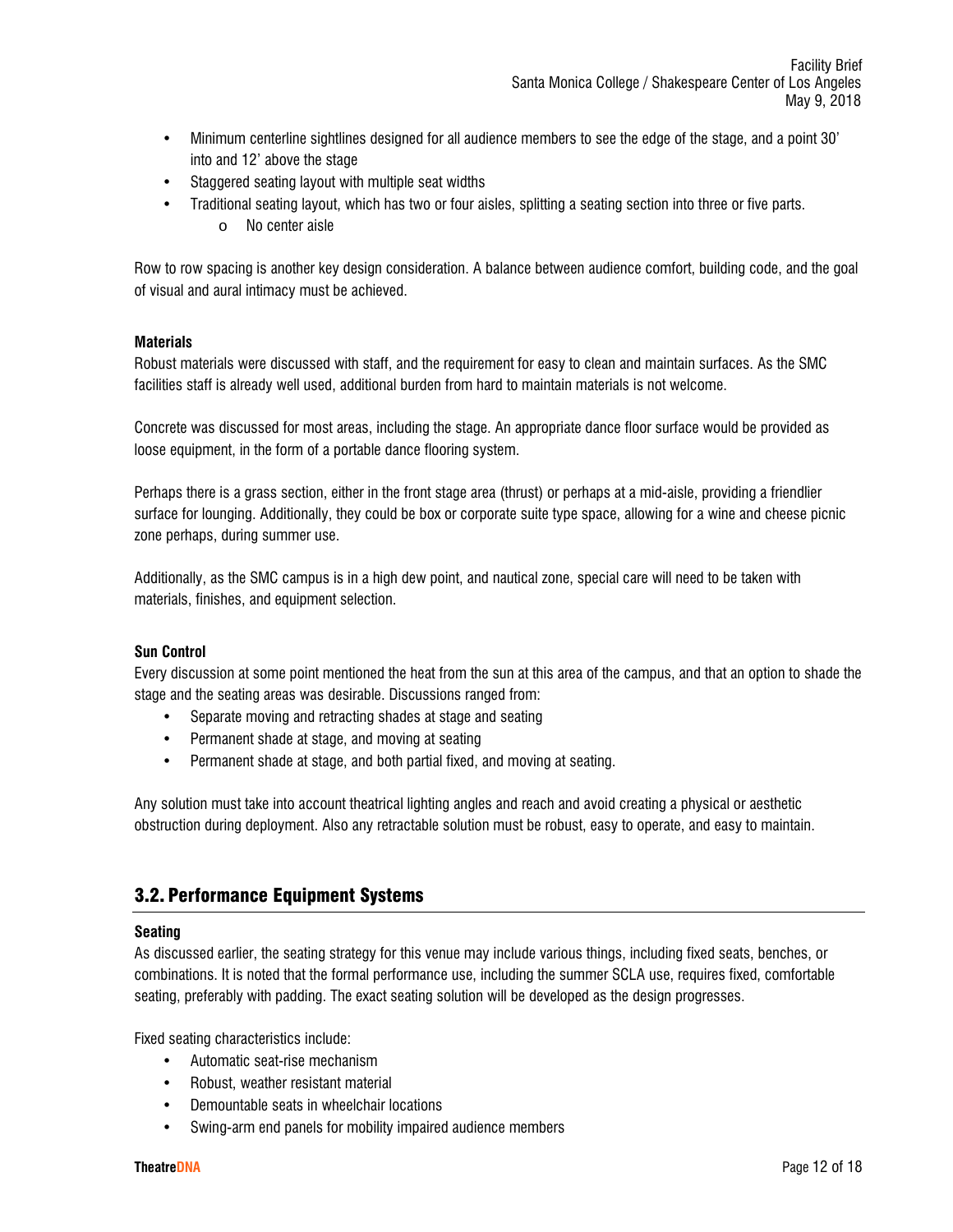### **3.2.2. Production Sound System**

Many events and performances in the amphitheatre will require amplified sound reinforcement without significant set-up time, or outside equipment rental. Therefore, the facility will be provided with a permanently fixed production sound system.

Additionally, a larger or more dynamic sound reinforcement system may be required for formal productions. This expanded system would be accommodated with infrastructure only, including power, signal, and structural support.

To meet the requirements of the range of different performance types anticipated in the venue, the sound reinforcement system will include loudspeakers integrated in some fashion into the architecture at either side of the stage, at the rear of the thrust zone. Minimal surround speakers may be desirable, to both provide a better film experience, and to distribute more audio sources, allowing for less sound pressure levels to be utilized for performances.

Spaces associated with this system are:

- Shared sound/projection control room
- Sound house mix position
	- $\circ$  Could be combined into one position with control, potentially
- Rack and amplifier rooms

Specialty production sound, communication, and video systems include:

- Sound reinforcement and playback
	- o Medium duty performance
		- AS lunch concert performances
		- **Lecture**
		- **Basic film**
		- Music playback for theatrical and dance performances
- Assisted listening system
	- o Required by ADA for performance use
- Power and signal infrastructure for expanded/larger sound systems
- Communication system
- Paging system infrastructure (TBD)
- Audio and video monitoring system infrastructure (TBD)

### **3.2.3. Production Projection System**

Some performances and events will require use of projection. This may range from traditional film presentation to more significant production use. The design of the venue shall support both versions, providing infrastructure as a minimum. While the exact details require development, it is anticipated that a front projection system could be easily accommodated by SMC events staff with a more permanent infrastructure, and the more significant/production driven projection needs accommodated by electrical and signal infrastructure only.

Spaces associated with the projection system include:

• Shared sound/projection control room

Production projection system equipment includes:

- Demountable projection equipment (TBD)
- Demountable outdoor screen with masking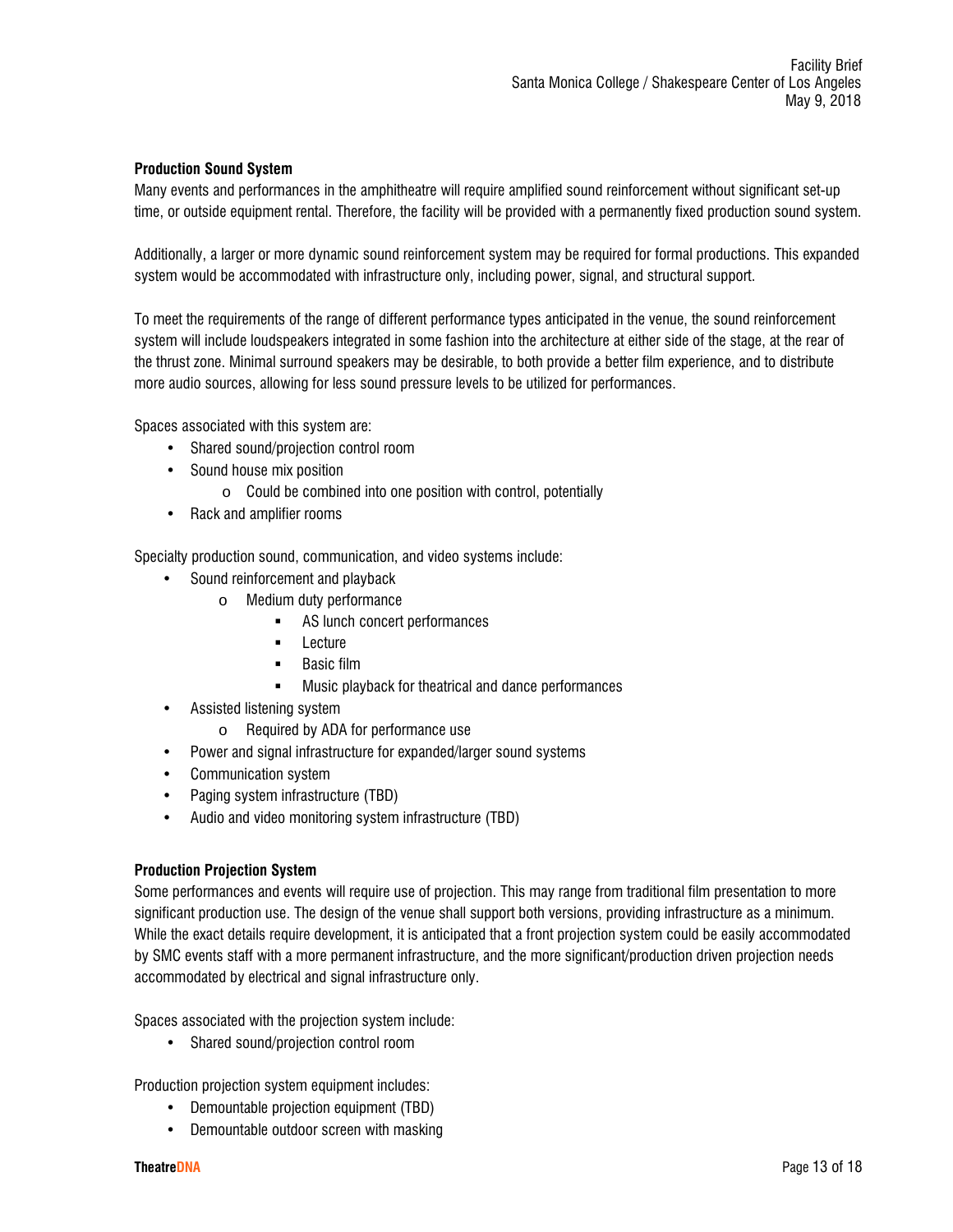• Power and signal infrastructure for expanded/larger projection systems.

### **3.2.4. Production Lighting System**

Any event happening after dark will require theatrical lighting, for both visibility and artistic needs. The amphitheatre will have accommodation for a theatrical lighting system, providing both switched power, and data to control a 100% LED lighting system.

In a venue with flexible programming and various user types, the theatrical lighting system infrastructure design will focus on providing maximum flexibility for lighting designers, within the normal range of practice for each performance type we are to accommodate.

At the same time, for daily SMC use, the system will also support the establishment of "standard" lighting positions, fixtures, and presets so that campus groups with less sophisticated needs, including casual SA use, can be accommodated with minimum to no effort.

The production lighting system will also include work lights, running lights, and audience/house lighting

Spaces associated with the lighting system include:

- Lighting control room
- Followspot area
- Lighting poles, or catwalks
- Box boom or vertical lighting positions
- Electrical room relays

Production lighting system equipment includes:

- Theatrical power
	- o Theatrical relays
	- o Auditorium / House light relays
	- o Electrical distribution
- Control console and accessories
- Production lighting network
	- o CAT 5
	- o DMX
- Auditorium / House light control system
- Basic assortment of outdoor rated production lighting fixtures
- Followspots
- Basic theatrical lighting accessories package

### **3.2.5. Theatre Equipment Systems**

The rigging capabilities for the stage area and forestage areas of the amphitheatre are anticipated to be simple but are nonetheless required to accommodate the wide range of performances anticipated.

Over stage capabilities are envisaged as a structure from which lighting, scenery, or masking could be hung, either directly, or through the use of temporary trussing or rigging structures. Side wall, or auditorium rigging will be accommodated using the required lighting pole structures, in addition to taking full advantage of the architectural structures, as they are developed in design.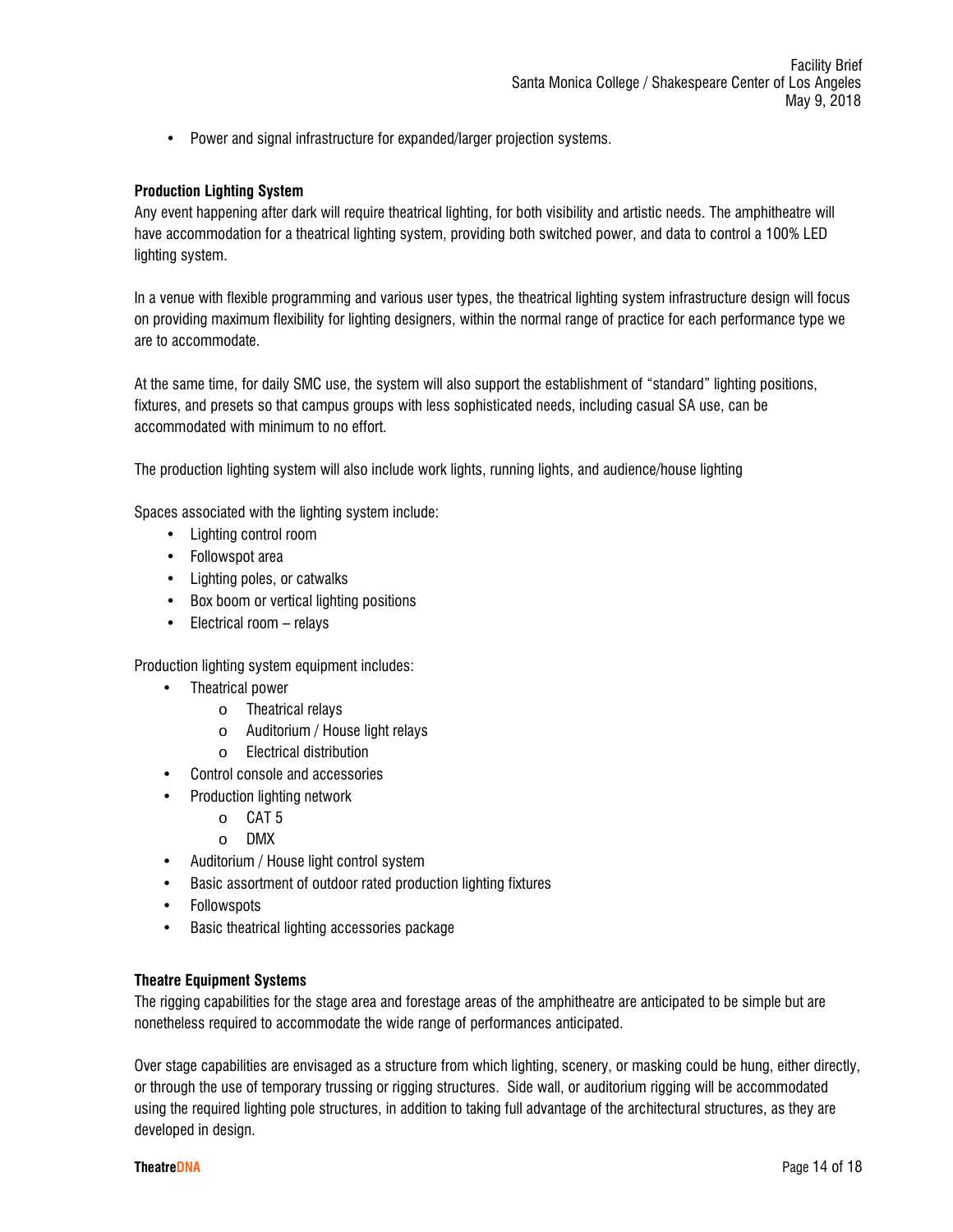Additionally, part of the stage equipment is a basic assortment of draperies and masking, as required for simple productions.

Production rigging system equipment includes:

- Chain motor distribution
	- o Power
	- o Control signal
	- o Control points
- Chain motor controller
- Chain motors with accessories
- Basic masking draperies
- Basic performance draperies like a cyclorama and a blackout curtain.

### **3.2.6. Cable Passes**

A network of pathways for temporary cables is required, typical of any performing arts venue, to accommodate the use of temporary, portable cables by users of the venue, for additional production equipment, or for broadcast or recording use. The system is comprised of penetrations through walls, floors and ceilings, cable hooks, and cable trays. This system connects the technical and performance areas to each the front of house spaces, and each other.

### **3.2.7. Power**

Also used to accommodate additional or temporary production equipment, a power infrastructure system will be provided that is made up of general service power, disconnects, and company switches. Additionally, an isolated ground power system will be provided specifically for audio and projection use, to maintain audio integrity, and separation from lighting power sources.

We would also anticipate the need for power in any area used for formal performances, like front of house areas, or by outside users, for perhaps food service. It is noted that this power may already exist in those areas.

### **3.2.8. Other Facility Systems**

While not an extensive list, it is assumed that typical campus infrastructure would be provided in this facility. Those systems may include:

- Safety systems (fire, alarm)
- Security systems
- Fiber optic cabling infrastructure
	- o To connect future broadcast or distance learning infrastructure to campus system
- Communication / Information and Technology network facilities
	- o Cabled phone or network IT to strategic locations
	- o WIFI systems

### 3.3. Other items / considerations

The following section is to document items that have been discussed, and should be captured for future discussion, especially the items that impact the facility design or use.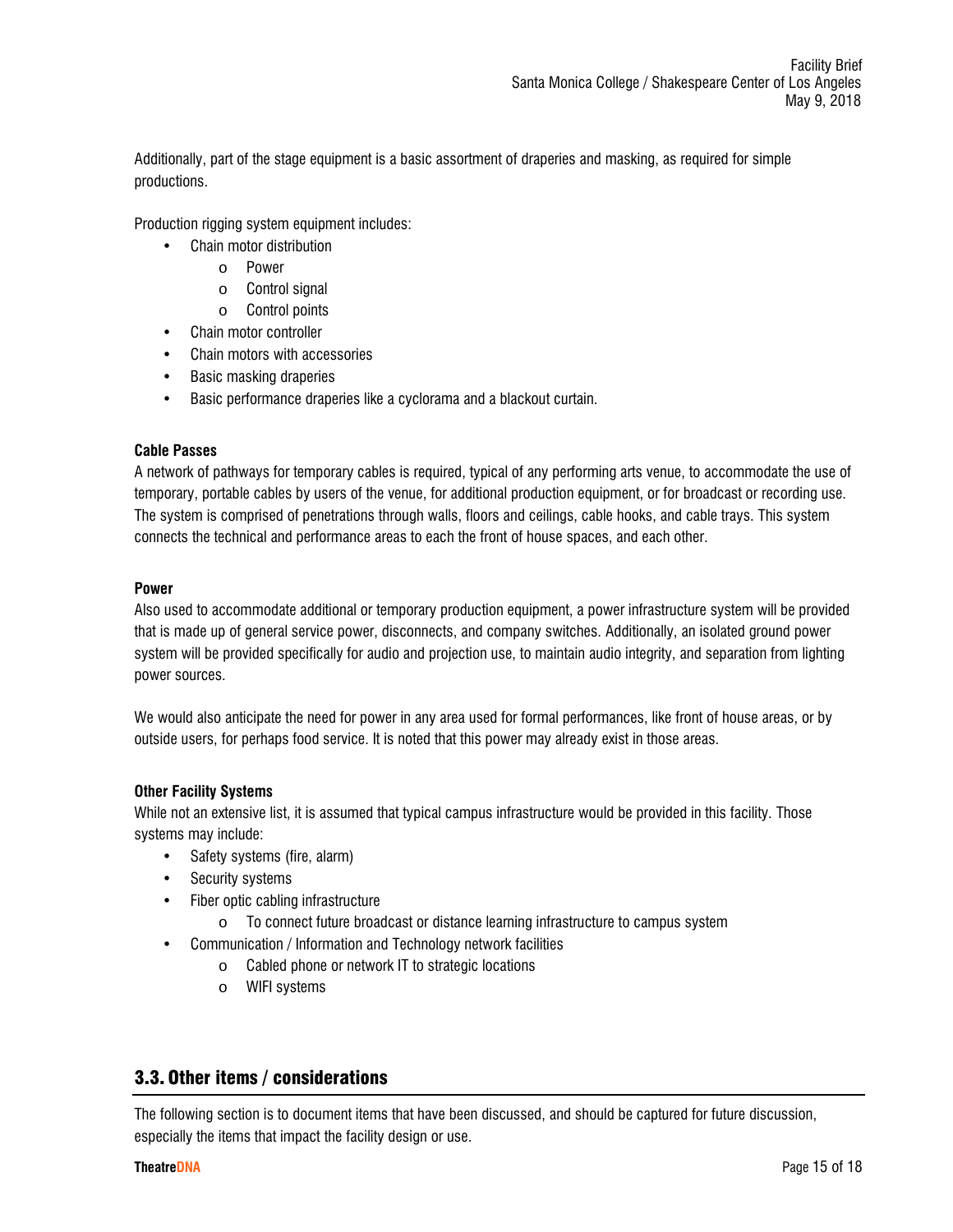### **3.3.1. Guest Access**

Guest access for formal performances, whether by SMC or outside groups, is a consideration, and should planned deliberately. A defined and deliberate strategy should be established for:

- Guest parking
	- o Including ADA
	- o Different requirements for performance?
- Guest drop off
- Guest temporary parking for event ticket purchase/pick up
- Guest path of travel from parking to front of house / "lobby" zone
- Guest ticket purchase and pickup
- Guest pre-show activities
	- o Audience experience/theming
	- o Food and beverage service
- Guest restroom access and sequence

### **3.3.2. Available Footprint for Temporary Use**

Any outside use of this facility should have clearly defined areas of use, and definition of what is possible and where limitations exist. We'd suggest a site plan, with clear lines of use, and obstruction, including the fire lanes, etc.

One good example would be the front of house area and use of a fire lane for entering the amphitheatre. While standing and walking in a fire lane is acceptable, structures or obstructions of any kind is not. Clean definition for all uses and users is required to maintain safety and code compliance.

### **3.3.3. Existing Facility Use**

While not the purview of this document, it is anticipated that existing and future/upcoming facilities may be utilized to provide some of the necessary spaces for the amphitheatre. This could include dressing rooms, wardrobe spaces, rehearsal spaces, and guest restrooms. It will be necessary to provide a clear definition of this use, and the limitations imposed by times of year, student use, etc., as we hope the facility enjoys a busy schedule, and is used often. Clear definition and further inquiry will aid all in understanding the opportunities and limitations that may exist.

### **3.3.4. Signage/Wayfinding**

The signage and wayfinding for a performing arts environment, especially a commercial effort, is different from the typical campus signage. It should be analyzed, and a strategy found to accommodate the various use and users. An important element will be a monument sign on Pico Boulevard announcing the presence of the yet-to-be-named amphitheatre, clearly providing a visible identity for the public use of the space.

### **3.3.5. Site Usage**

It may be desirable to create specialty entry sequences for special events, or outside uses. Specialty lighting or projections may be employed to create the biggest impact, with the least footprint and effort. Additionally, it may be required to turn the fountain off during performances, to mitigate noise.

### **3.3.6. Weatherproofing**

As rain would stop a performance, it may be desirable to cover the stage area only or provide the means to cover it in the event of rain, with a temporary cover.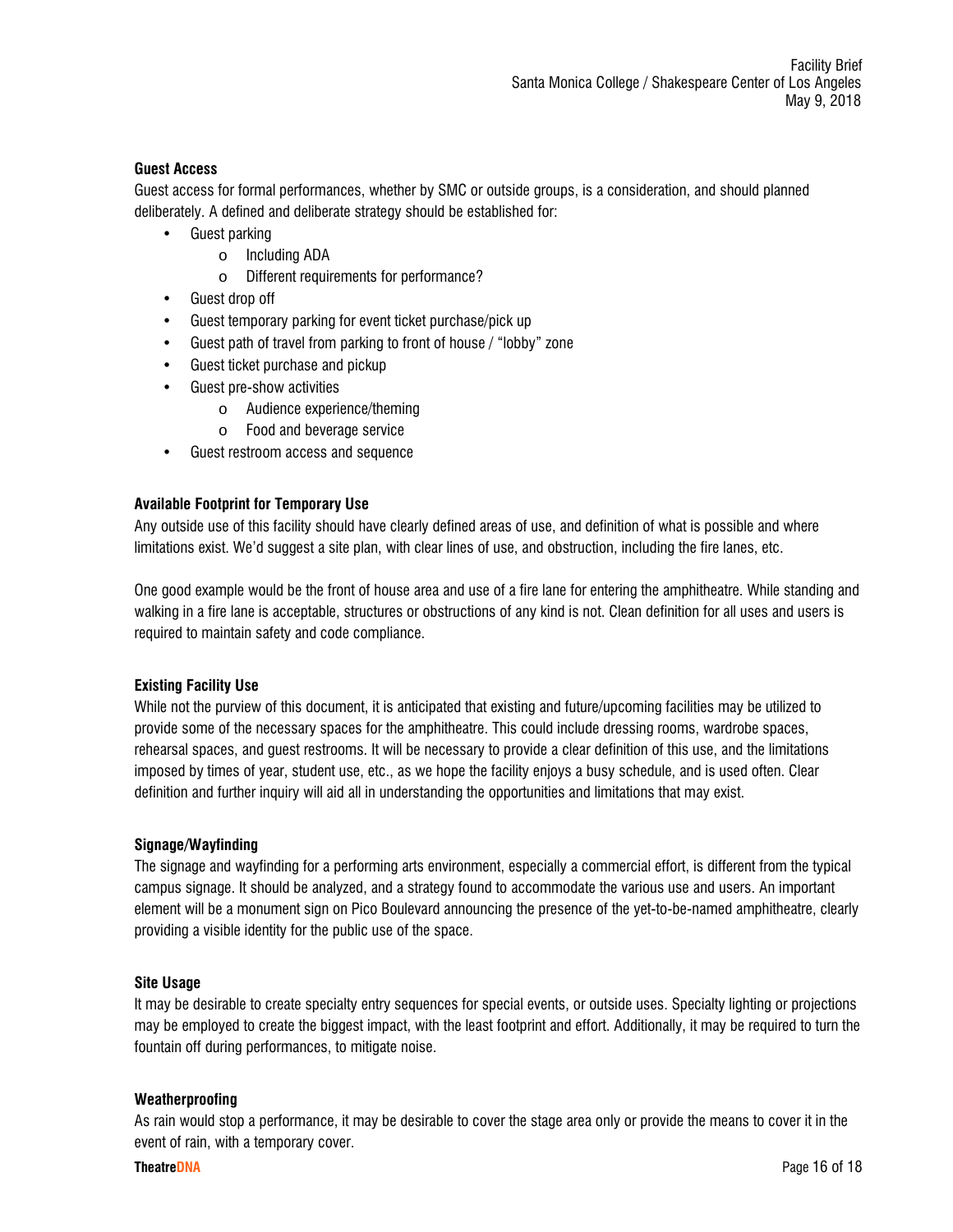# 3.4. Space List

| <b>SPACE</b>                             | <b>NSF</b> | <b>NOTES</b>                                                        |
|------------------------------------------|------------|---------------------------------------------------------------------|
| <b>Front of House</b>                    |            |                                                                     |
| Guest gathering space                    | 3600       | Typical lobby zone; gather only; no access/queing                   |
| Sales windows                            | 100        |                                                                     |
| First aid area                           | 100        |                                                                     |
| Concessions                              | 100        |                                                                     |
| Restroom: M                              | 200        | 3 WC / 5 Urinal / 5 Lav; based on 15 min intermission               |
| Restroom: F                              | 391        | 16 WC / 10 Lav; based on 15 min intermission                        |
| Restroom: Gender neutral/Family assist   | 140        | Qty 2                                                               |
| VIP Room / Donor's Lounge / Meet & Greet | 540        | 30p                                                                 |
| FOH storage/staging                      | 100        |                                                                     |
| <b>Performance Spaces</b>                |            |                                                                     |
| Auditorium/seating                       | 6600       | sized for 600 (11sf/p)                                              |
| Stage (rear)                             | 1280       |                                                                     |
| Wings (SL/SR)                            | 1280       |                                                                     |
| Thrust stage                             | 900        | 30x30                                                               |
| Crossover                                | 0          | Build into scenic design, or use exterior passage, outside of stage |
| House mix position                       | 150        | Not included in auditorium sf                                       |
| Audio/projection control                 | 160        | shared                                                              |
| Lighting control                         | 80         | can be combined with audio/projection                               |
| Followspot area                          | 225        | May be outdoor                                                      |
| Theatrical electrical room               | 100        | Relays                                                              |
| Audio amp room                           | 120        |                                                                     |
| Audio rack room                          | 100        |                                                                     |
| <b>Stage Support</b>                     |            |                                                                     |
| Scene dock/staging                       | 200        | Adjacent to stage/loading                                           |
| Restrooms at backstage                   | 140        | 1 M/1F - ADA compliant - for crew or performer                      |
| Storage - stage equipment                | 150        | Dance flooring, draperies, theatre equipment                        |
| Storage - AV/lighting                    | 100        |                                                                     |
| <b>Performer Support</b>                 |            |                                                                     |
| Dressing room - 4 person                 | 240        | w/ADA restroom, shower; AEA compliant                               |
| Dressing room - 10 person                | 450        | w/ADA restroom, shower; AEA compliant                               |
| Dressing room - 10 person                | 450        | w/ADA restroom, shower; AEA compliant                               |
| Performer lounge                         | 180        | 15p (green room)                                                    |
| Wardrobe maintenance                     | 120        | w/washer, dryer                                                     |
| <b>Services</b>                          |            |                                                                     |
| Loading dock                             | In Gross   | 4' dock height required; lift alternate                             |
| Storage - maintenance/operations         | 80         |                                                                     |
| Janitor's closet                         | 40         | Adjacent to stage                                                   |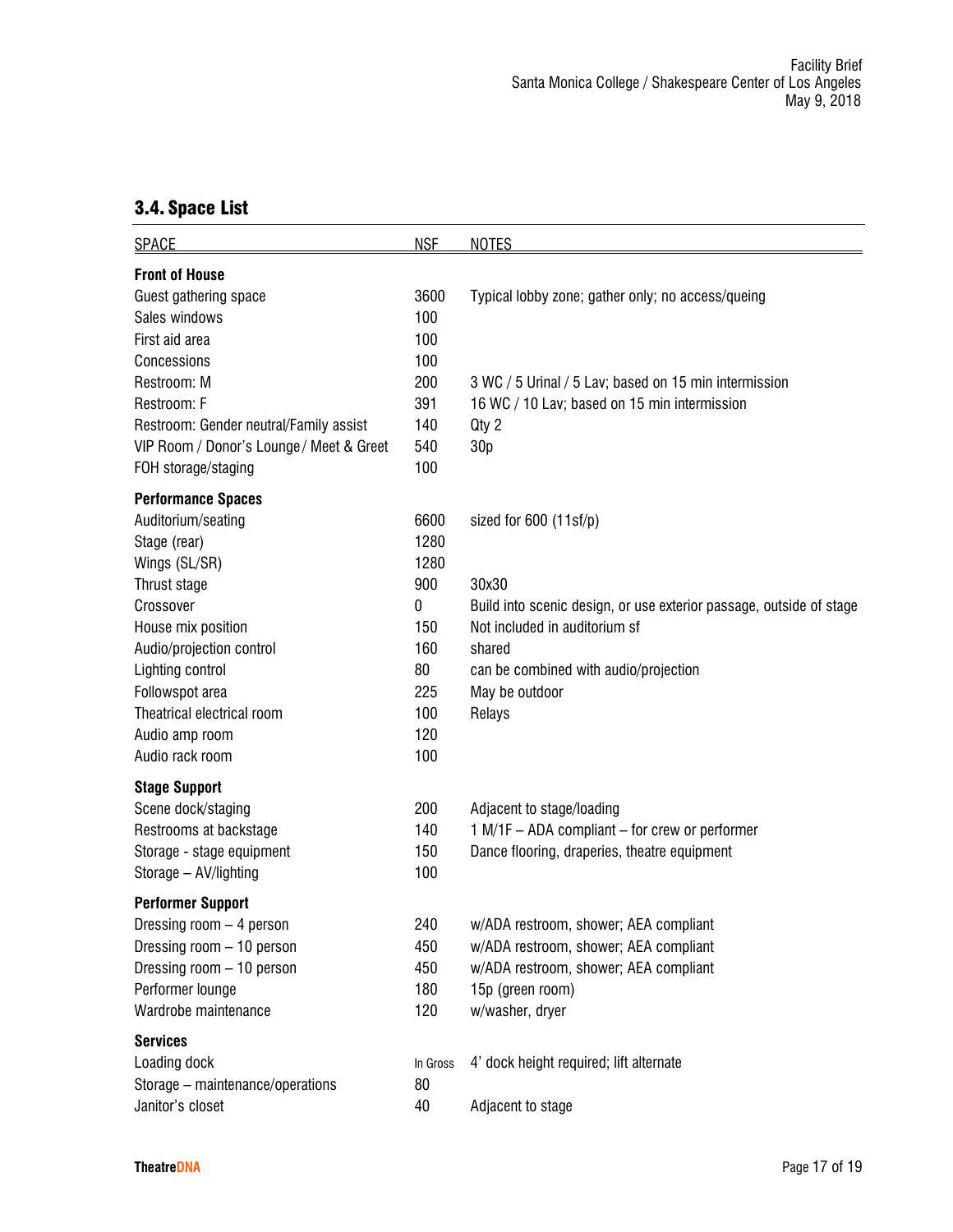# **4. APPENDICES**

4.1. Appendix 1: Meeting Notes

J:\Shared\00 - Projects\18822-Santa Monica Coll-Amph\22-OUT\2018-05-08-program doc\18822-05-09-program doc-for issue.doc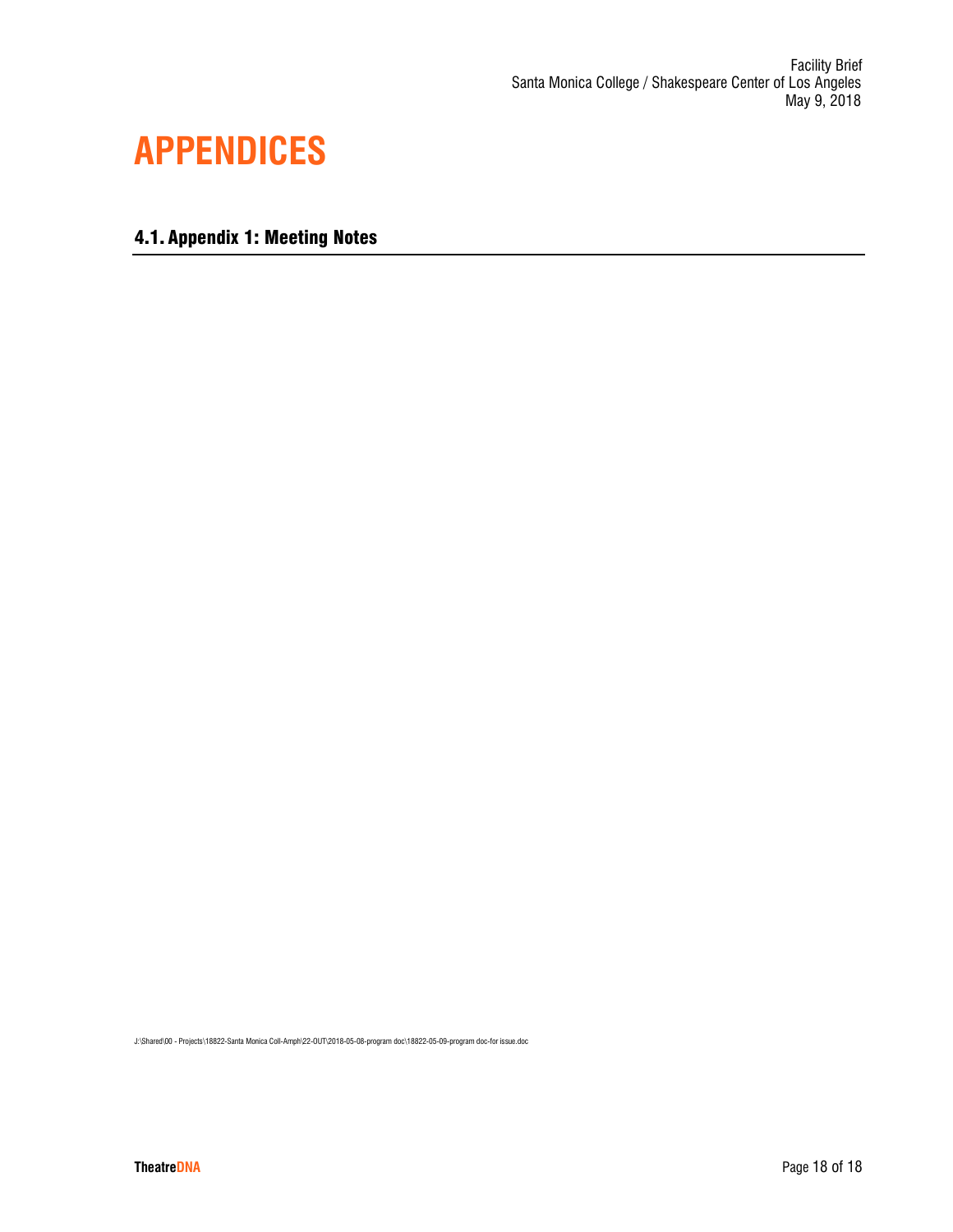NTA MONICA CO FOUNDATION SMC Outdoor Amphitheatre Project – Associated Students Mtg. 2016 Student Leadership Development Training Retreat August 22, 2017 **NOTES** 

### PARTICIPANTS

- Associated Students Board of Directors & Presidents Ambassadors
- Rickie Carbajal, Administrative Assistant, SMC Foundation
- Kiersten Elliott, Dean, Community and Academic Relations
- Don Girard, Sr. Director, Government Relations and Institutional Communications
- Dr. Nancy Grass, Dean, Student Life
- Michael Tuitasi, Vice President, Student Services
- Deirdre Weaver, Director, Campus and Alumni Relations

### **MEETING OBJECTIVE**

Sr. Director Don Girard and Dean Kiersten Elliott met with the Associated Student Board of Directors and President's Ambassadors during their annual Student Leadership Development Training Retreat in order to gather their input, suggestions and concerns regarding the proposed outdoor amphitheater project.

In conjunction with the feedback gathered from the Department Chairs meeting, this information will be used to facilitate the conversation with Gehry Partners, LLP regarding the design of the outdoor space.

### **General Information:**

The students were shown a Power Point presentation highlighting various examples of outdoor venues throughout Los Angeles, while detailing the three main types of theatre layouts each of the spaces utilize.

With this information, the students were then better prepared to offer their insight into the overall design and usage of the proposed stage.

Students were instantly excited and impressed with the partnership between SMC, Gehry Partners and the Shakespeare Center of Los Angeles; their enthusiasm and curiosity for the proposed project brought out innovative ideas and general concerns with the structure's placement and usage.

### **Student Suggestions:**

- Having an open, communal space for campus would give students a great location to congregate between classes.
	- o It would also serve as a prime location for outdoor lectures and class gatherings across several departments.
- With the new plaza open, the ideal would be to house a non-obstructive outdoor space, taking into account surrounding buildings, campus traffic and environmental concerns
	- o Students brought to mind SMC's mission to provide a safe, clean and sustainable environment for the campus community.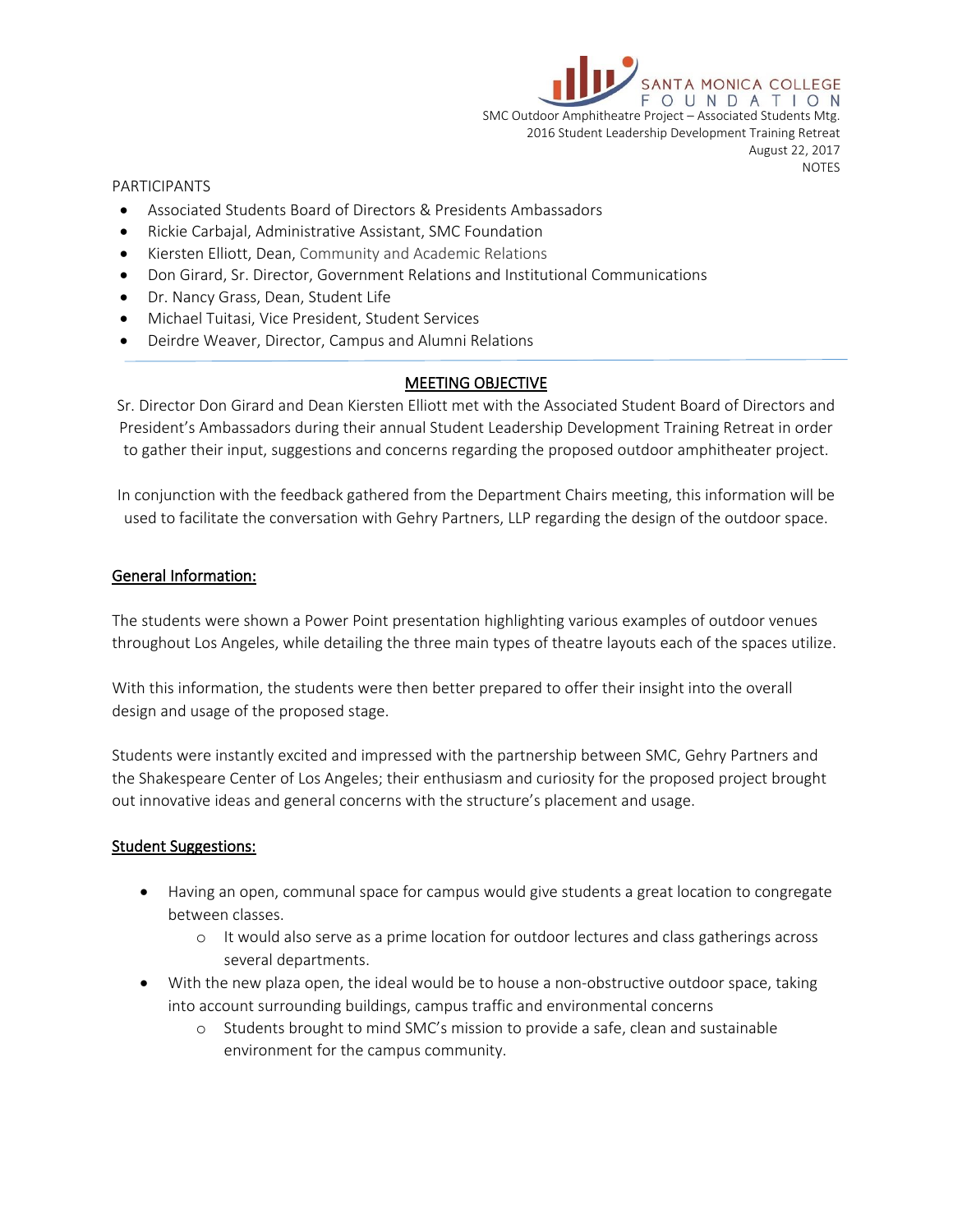**ANTA MONICA COLLEGE** FOUNDATION SMC Outdoor Amphitheatre Project – Associated Students Mtg. 2016 Student Leadership Development Training Retreat August 22, 2017 **NOTES** 

- o Constructing the venue with repurposed materials such as plastic bottles, bamboo and other sustainable, eco-friendly parts keeps in mind the mission of an environmentally conscious campus.
- o Taking into account California's water-conservancy initiative, students were adamant in proposing a space that limits the waste of water, but still creates an aesthetically pleasing open space.
	- Whether artificial grass is installed or an irrigating system that utilizes and repurposes water would be best, considering these issues.
- Students also requested that, regardless of the structure design, it would be accessible and inclusive to students with disabilities (i.e. Ramps, easy mobility and navigation, etc.)
- For performances, students majoring in Theatre Arts suggested either a flexible stage, or thrust stage.
	- o This will give their performances a more intimate setting, while also creating a sense of inclusion with more sides surrounding the performance.
		- Students want to be able to see the audience across or on either side of the stage, both as spectators and performers.

### **Student Concerns**:

- Will the new structure obstruct the open-view in the plaza?
	- $\circ$  It would be best to construct a sunken amphitheater in order to maintain the line of sight from the quad to the opposing side of the plaza.
- What are the measures being taken to ensure noise pollution won't interfere if the space was being used for instructional purposes?
	- o Will there be surrounding noise buffers so that there is no interruption of classes in nearby buildings?
	- o How open would the space be throughout the year?
		- Would it need to be reserved for special occasions/lectures?
		- How would instructional classes be taught inside?
		- Will there be support facilities and infrastructure to help lectures/performances?
- For performances, will there be amplification/lighting and high-production infrastructure already in place? Or will it be removable/retractable?
	- o Will the seats be raked stone seating (referencing the Fleischman Outdoor Theater at the Getty Villa)? Or will it have more lumbar support?
	- o Bench seating allows for more capacity, but how will this be comfortable?
- Will staged performances interfere with classes?
	- o How will this affect daily foot traffic in the quad and surrounding areas?
	- o Will the space be sealed off from students when being used by outside partners?
	- o What are the benefits to students when allowing the space to outside organizations for performances?
		- Will these be accessible to all students?
- How will we ensure that the space is handicap-accessible?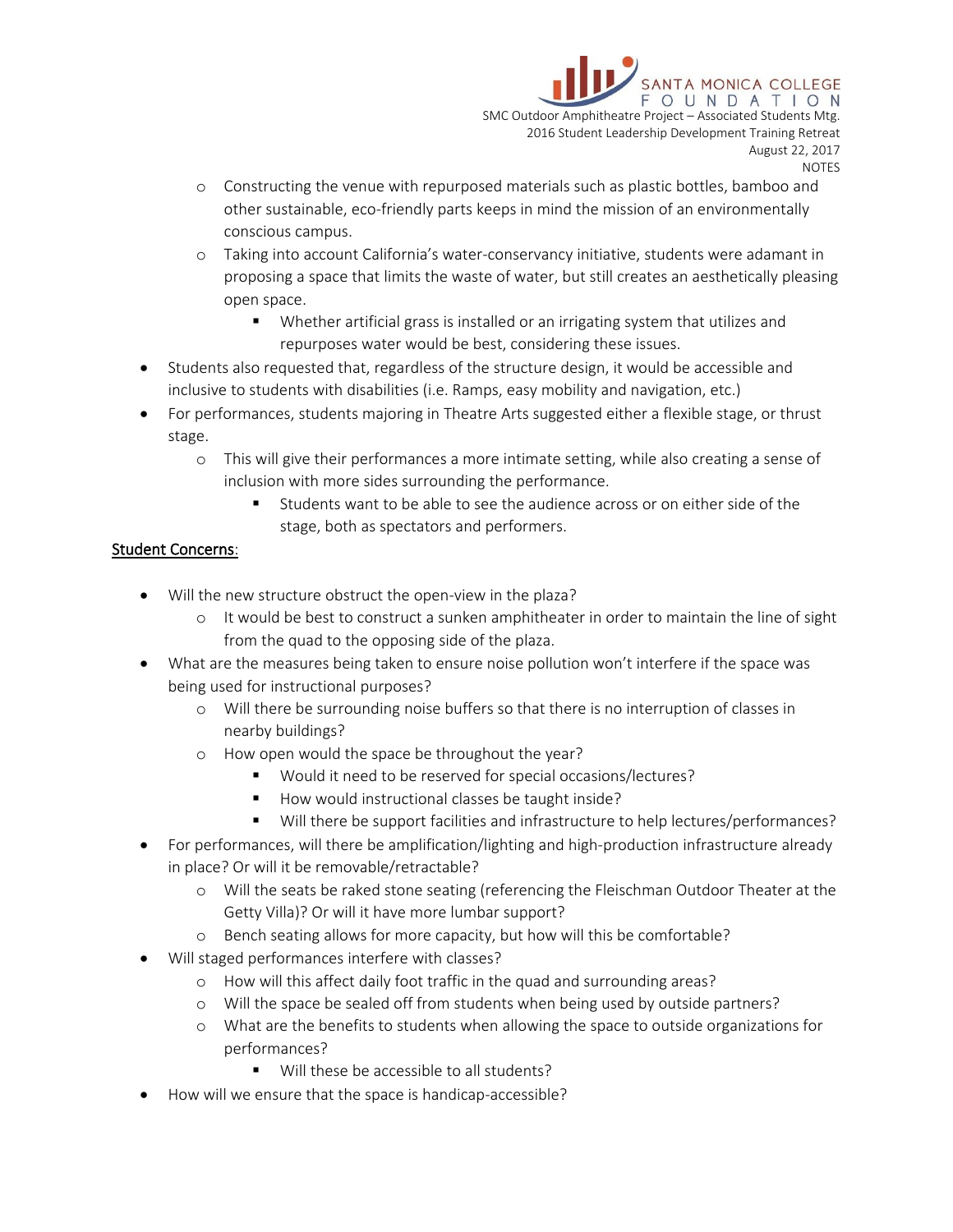

- What is the time-frame for the construction, and will it interfere with on-campus activities?
	- o During its construction, the plaza reduced the amount of space next to the quad; will this be the same for the outdoor venue?
	- o Will there be additional facilities apart from the performance space? (i.e. box office, additional bathroom, backstage areas, retractable seating?
- What about the surrounding greenery? Will the trees be relocated or re-incorporated into the structure in some other way?
	- o Similar to the Pollywog Park Amphitheater, perhaps having grass seating can be more comfortable, and add to the overall aesthetic to the design.
- How will this structure improve SMC's main campus?
	- o Why bring this to SMC?

### **NEXT STEPS:**

- Taking these suggestions and concerns into consideration, the SMC Foundation will host the Shakespeare Center of Los Angeles for a meeting in preparation to working with Gehry Partners.
- Both the issues raised by students and faculty will be taken into account when creating the design, and how to best accentuate the campus' pre-existing structures with an accompanying space.
- The SMC Foundation and Sr. Director Don Girard will meet with Meaghan Lloyd and Frank Gehry to devise the best possible partnership going forward, keeping in mind the longevity and sustainability of an outdoor space for the college and community to use.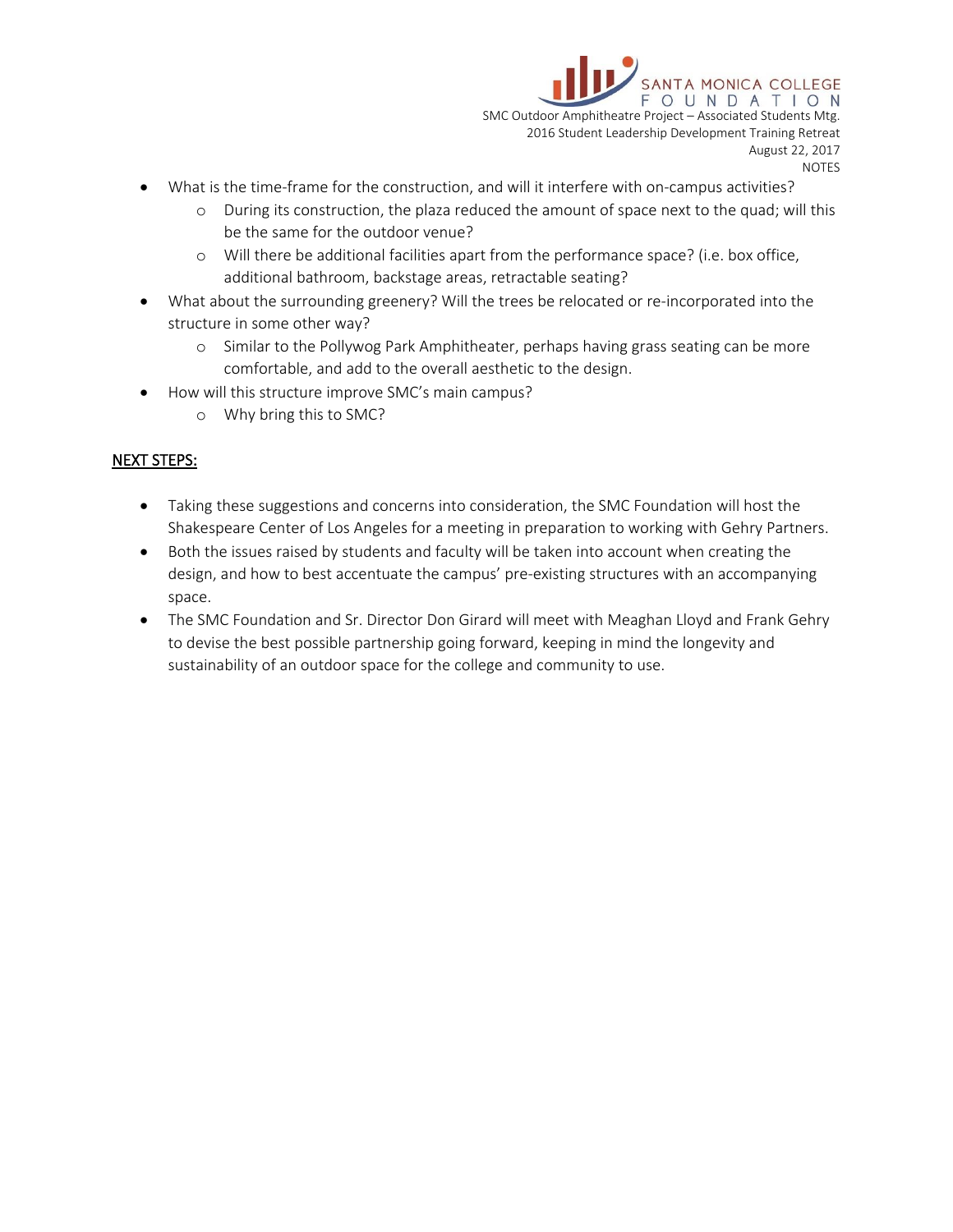

### PARTICIPANTS

- Jason Beardsley, English Chair, Faculty
- Rickie Carbajal, Administrative Assistant, SMC Foundation
- Judith Douglas, Dance Chair, Faculty
- Don Girard, Sr. Director, Government Relations and Institutional Communications, SMC
- Dr. Nancy Grass, Dean, Student Life
- Adrienne Harrop, Theatre Arts Chair, Faculty
- Erica LeBlanc, Dean, Academic Affairs
- Jennifer Merlic, Dean, Academic Affairs
- Lizzy Moore, Dean, Institutional Advancement, SMC Foundation
- Maria Muñoz, Communication Chair, Faculty
- Michael Tuitasi, Vice President, Student Services

# MEETING OBJECTIVE

The proposed outdoor arena is expected to seat 500 persons in a permanent seating arrangement and possibly up to 100 more in temporary seating arrangements. The proposed area is also expected to address some of the deficiencies of the former amphitheater by including better seating comfort, the capability to install an overhead canopy for shade and builtin lighting, sound, and support systems.

The intent of the meeting is to seek departmental input from the individual chairs, as to how the space might be utilized once complete.

# **General Information:**

- The venue will be a multi-use, outdoor classroom and performance space positioned in the plaza between the Core Performance Center, HSS, Library and Quad.
	- o The ultimate design logistics will be determined by space allocation and impact on surrounding buildings and facilities.
- The proposed outdoor venue will serve as a supplementary space to the existing indoor options throughout SMC's main and satellite campus, with 400 seats and room for additional seating either built around or affixed to an existing structure.
	- o Contingent on the design created by Gehry Partners, the space will most likely be a sunken theatre.

### **Chair Suggestions:**

English:

From a pedagogical standpoint, the space can be used as an instructional aid.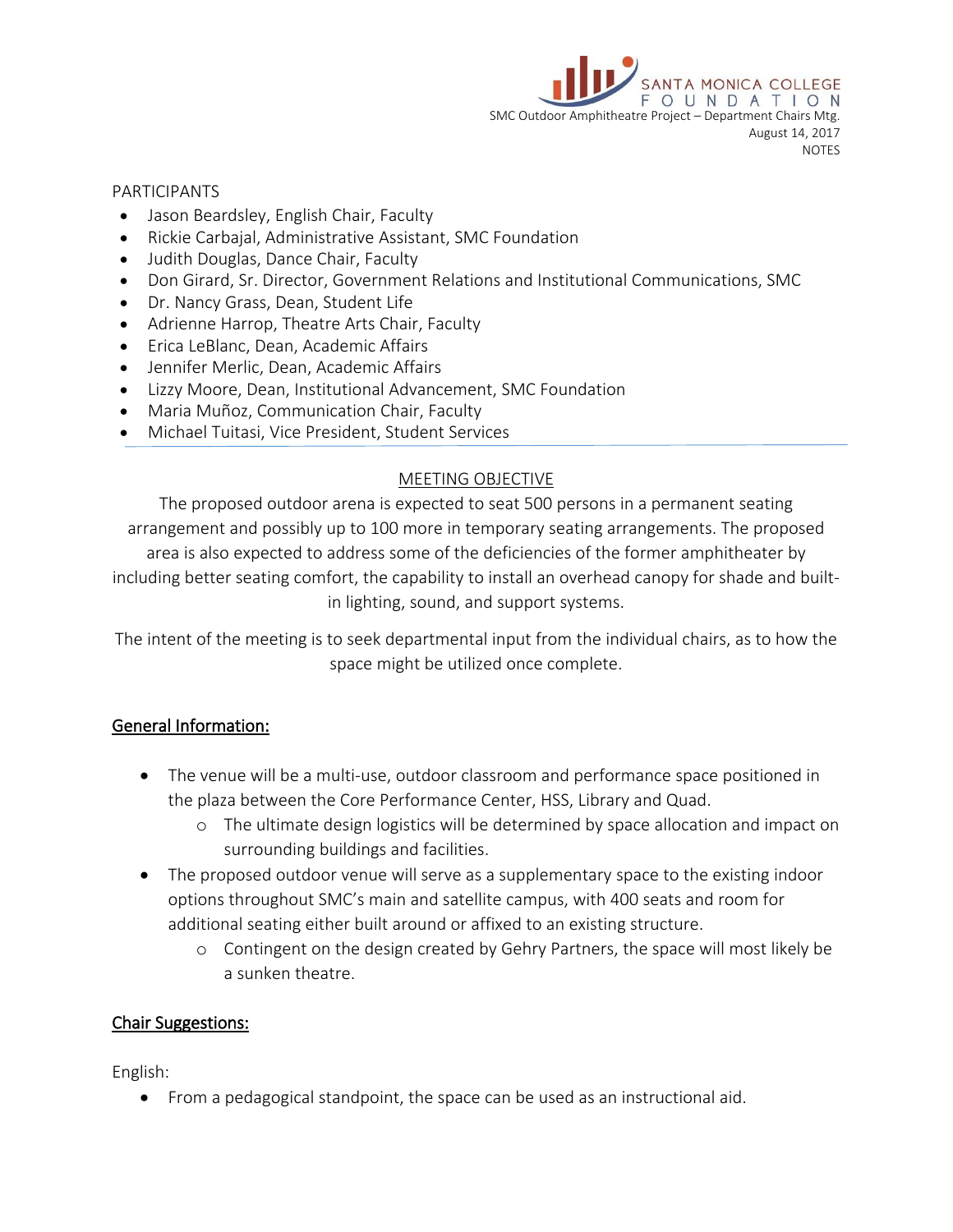

- o Shakespearean instruction; mimicking a theatre in the round to gain a historical understanding of Elizabethan/Jacobean productions
- o Mimicking a "Ted-Talks" style instructional seminar; surgery-audience, where students can observe classes, lectures, etc even when not enrolled in specific classes.

### Media:

• The space would allow for an additional backdrop for student projects and productions Music/Dance:

• The space would be a great added stage for student performance; the international dance series has difficulty performing near the Organic Garden, where they dance routines have to be re-structured to accommodate the lack of space.

Collective:

- If the space were open to the campus, it would provide an added communal area for students.
- Outside partnerships with non-SMC organization, such as summer-camp performances, children's theatre and more will increase department activities and bring in more community involvement to SMC.
- It's an added space to go with The Broad Stage, Center for Media Design, Core Performance Center and Theatre Arts; it gives more departments more options to stage instructional and artistic activities outside of the classroom.

### **Departmental Concerns**:

- Will it obstruct instruction at the Core Performance Center?
	- $\circ$  Depending on the scale of the venue, there may be a raised portion of the seating arena within a slight obstructed view of CPC.
	- o However, as the instructional rooms are a floor above, the likelihood of an obstructed view are minimal.
	- o Although the design has yet to be drafted, the possibility that the stage might be designed sunken into the ground will likely prevent this issue.
- How will the noise level factor in during performance/usage of the space?
	- o CPC is hermetically sealed from noise; performance and ambient spillover is unlikely.
	- o Outside of performances, the space will not be any different from the noise level during activity hours in the Quad.
- What will the safety precautions be once it is finished?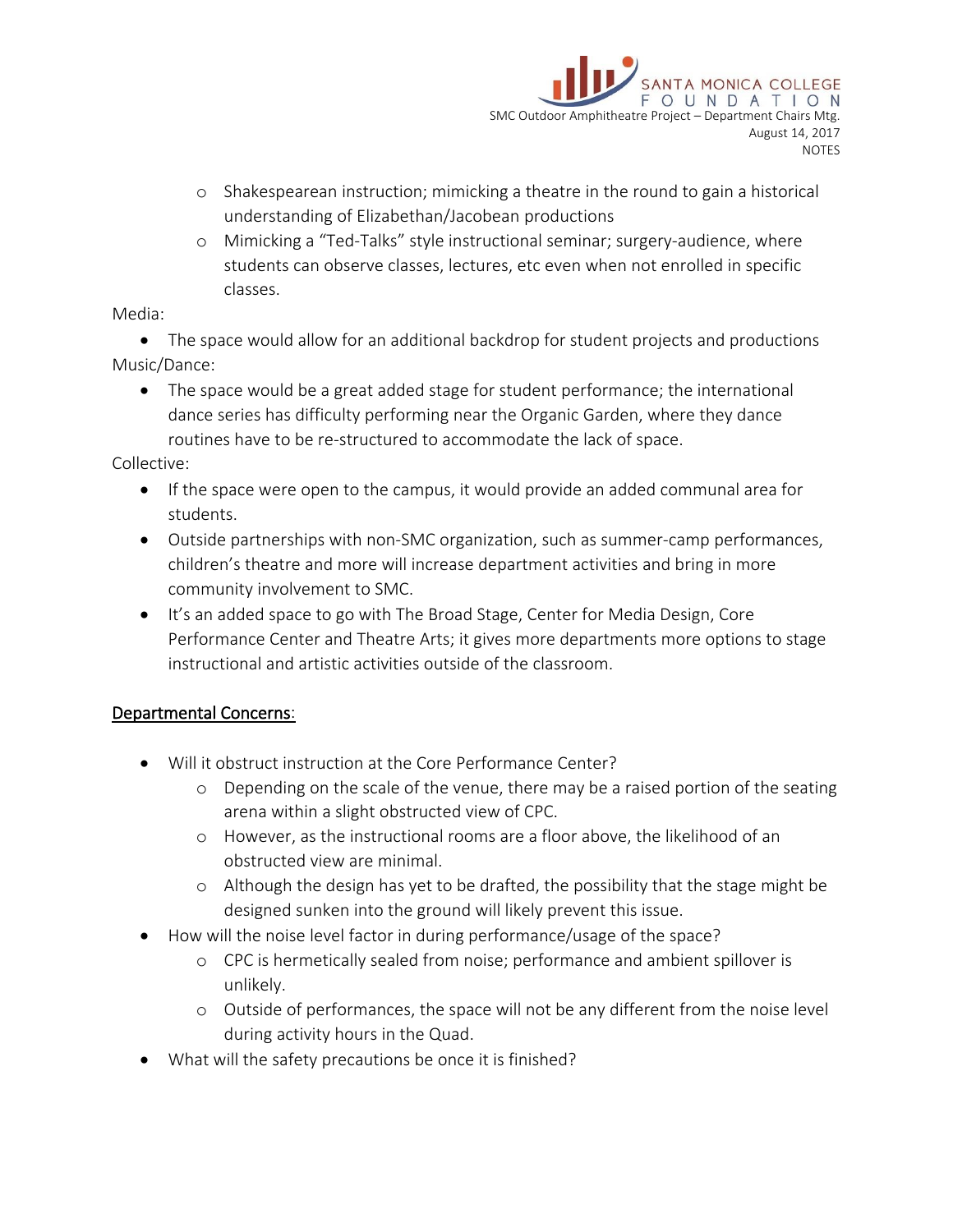

- Will students be able to utilize the space outside of scheduled performances/instructional usage?
	- o Full safety measures will be taken into account, as well as student interaction with the structure.
	- o Once the design for the space has been decided, additional measures will be taken into consideration during off-season/non-instructional use.
	- o The hope is to have a space where students can also congregate on campus, but not interfere with any classes that may be using the space.
- How will the space be maintained? Will there be an additional operational/custodial hours added to cover the space? If CPC already has difficulty maintaining a clean building with one custodian, how will the space be managed?
- Will the site have infrastructure? Support facilities? Security monitoring?

## **NEXT STEPS:**

- Department Chairs will confer with their respective departments and reach out with additional suggestions and/or concerns regarding the outdoor venue project.
- Additional departments that were not present, and/or not included in the meeting, will be reached out to in order to gain their perspective and opinions.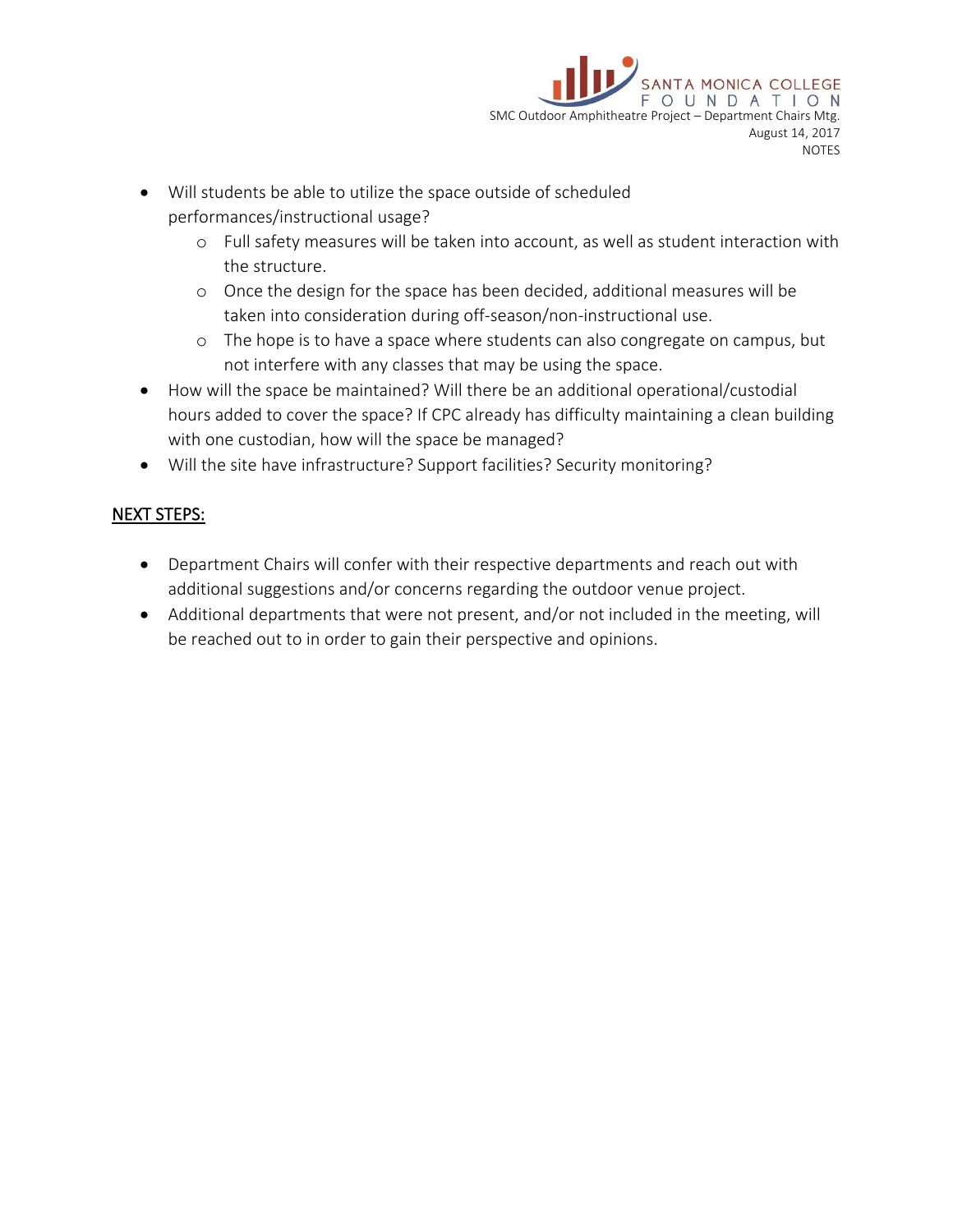# Outdoor Classroom & Amphitheater Information Gathering Session

April 27th, 2018: 10:00am – 11:30am

# Attended:

**SMC Staff:** Judith Douglas, Carol Evans, Michael Greig, Don Girard, Dagmar Gorman, Erica LeBlanc, Melanie Makaiwi, Lizzy Moore, Eric Pivovaroff, Rob Rudolph, Perviz Sawoski, , Linda Sullivan, and Charlie Yen

**Non SMC staff:** Michael Ferguson / Theatre DNA and Gabriel Murillo / Vanir Construction Management, Inc.

**Declined:** Jason Beardsley, Chris Bonvenuto, Nancy Grass, Mitch Heskel, Eleni Hioureas, Yulia Kozlova, Georgia Lorenz, Jenny Merlic, Maria Munoz, Elaine Polachek, and Kyle Smith

# Meeting Recap:

Introductions and background by all participants.

### **Old Space Amphitheatre Space:**

Capacity was 1,200+, held 500 – 700 events, concrete benches, and no shade cover. Had a large storage space for props, costumes, etc. . This is currently being stored at 14<sup>th</sup> street in a 50-30/40 foot space.

Types of performances/events held there were: Dance, Opera, Community Use, weekly concerts, political speeches, acting classes, theatre ie Greek, 11 am A.S. concerts; professional Grand Summer Nights shows; political rallies; jazz, operetta, choral, folk, pop, gospel, Latino dance, African American ballet and many other concert forms.

### **New Amphitheatre:**

Will be located in the plaza in front of the Core Performance Space.

Space bordered with the fire lane on 3 sides.

### **Types of performances/ events for this space:**

Dance, opera, community use, weekly concerts, political speeches, acting classes, theatre ie Greek, LA Mode fashion show, culmination ceremonies for smaller groups ie International, ….., bands, DJ events, film fest.

Classroom for Dance, Photography, but not for lectures

Needs flexibility / many uses.

Our rules continue to allow bands to play during student activity hour: 11:15 – 12:35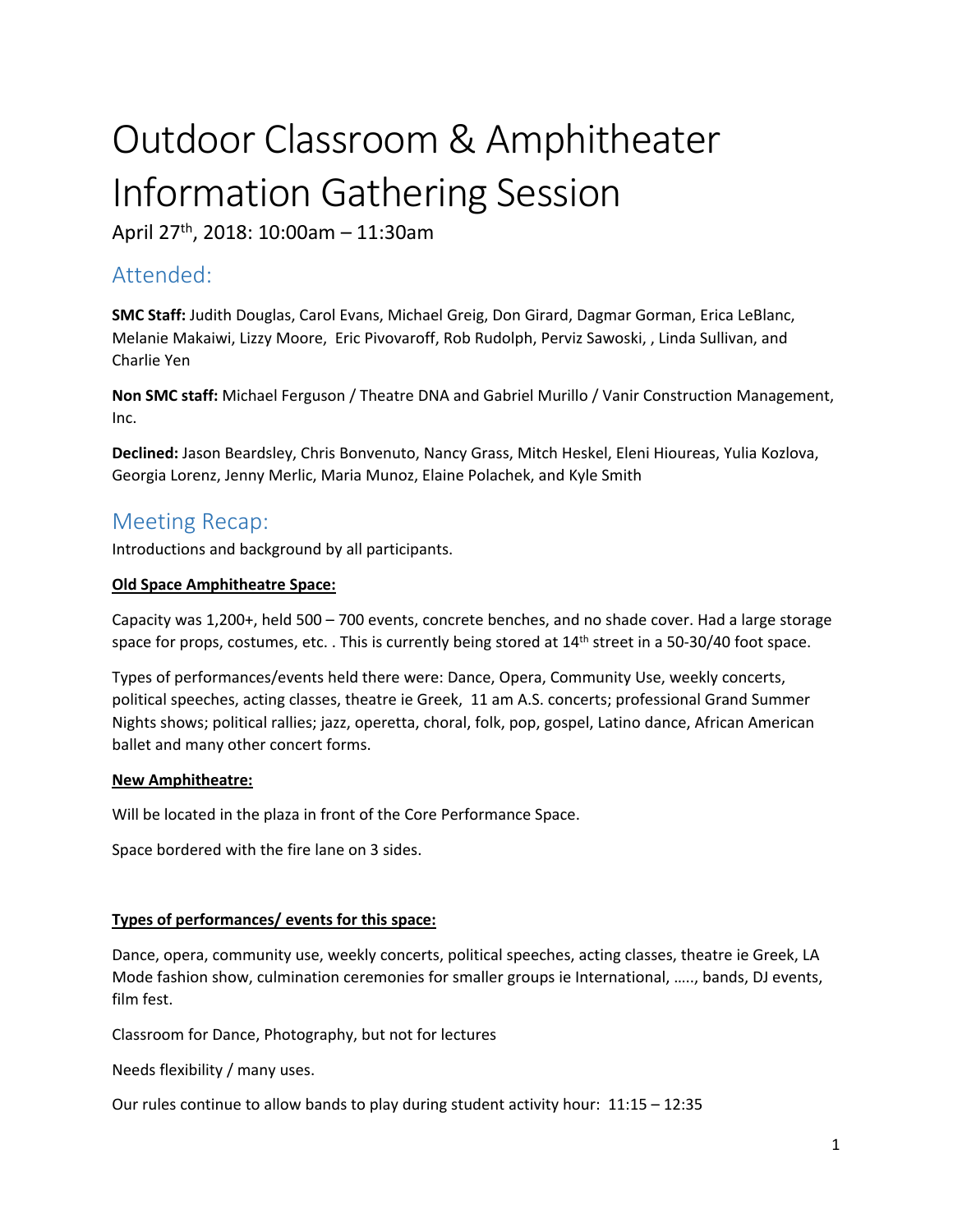# Suggestions / Requests:

### **SPACE:**

Hold 500-1500 people, but needs to be comfortable with a group of only 80 Must be ADA compliant \* note campus master plan ADA is being worked on now. Cover shade: location is hot Split with green space similar to Polliwog Park Would it face in toward the quad? Keep a feeling of openness that extends from the quad to the theatre. Needs to fit in with the flow of the quad seamlessly Core Performance Center was designed for open space, need to keep the open feel. Need flexibility to control flow / access. A way to close off for paying customers. Vomitory exit - under the audience exit for performers and audience

### **SEATING:**

Comfortable seating

Concrete base and move in seats for performances.

Seating would have a 10-15 year cycle.

Ability to add bleachers to top level to increase capacity

Mix of grass areas and steps.

### **STAGE:**

Surface to be a sprung / resilient surface for dance performances. Permanent vs temporary, which would need storage space.

Robust Surface, but add a resilient floor. Identical size rehearsal Space Wing space on stage, maybe not there all the time Cross over / pass through places on stage Shop area to build sets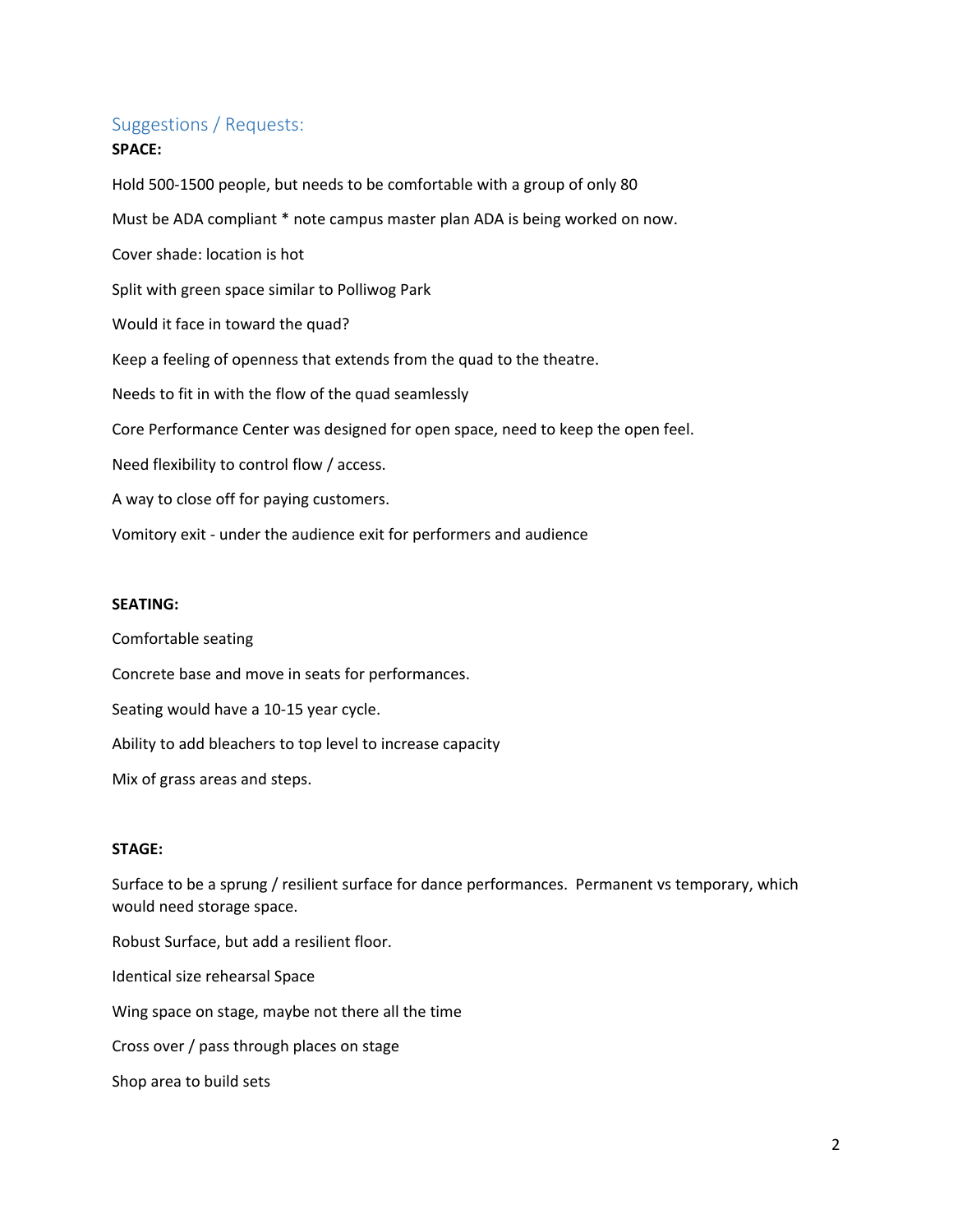Scene dock = hub between loading and stage, good area for repairs

Scenery space

Self-contained dressing room adjacent

### **TECHNICAL:**

Vocal - there would not be natural acoustics, as that would need a solid reflective surface. Performers would need to be mic'd

### Lighting:

- 100 % LEED: low maintenance/ low energy costs
- Should be able to add stuff as needed.
- Overhead lighting, needs to be 30 feet tall
- Edison Power & Cam power both sides of the stage
- Solar Power
- Preset lighting, something there all the time, you just push a button

### Jumbo Tron

### **LOGISTICS:**

Trap so stuff can come down or up

Dock height dock for accessibility & load ability for technicians and events

Lockable Storage space for flooring, reusable canopies, seating, lighting equipment.

If storage can not be in the amphitheater, then where nearby?

- Some necessary storage part of amphitheater for lighting, audio & resilient floor or seating.
- Additional storage Between HSS & Parking structure?
- No space for storage in Drescher

### Bathrooms:

- Evening performances on campus currently using theatre Arts building
- Core performance center 1<sup>st</sup> floor bathrooms are too few
- Pavilion's high volume bathrooms were just redone
- HSS has 3 floors with bathrooms on each floor.

### **SURROUNDING AREAS:**

Type of eatery / perhaps at lower/sunken level northern Library entrance

Theatre signage needed: similar to airport signage, for  $1<sup>st</sup>$  time visitors easy to find locations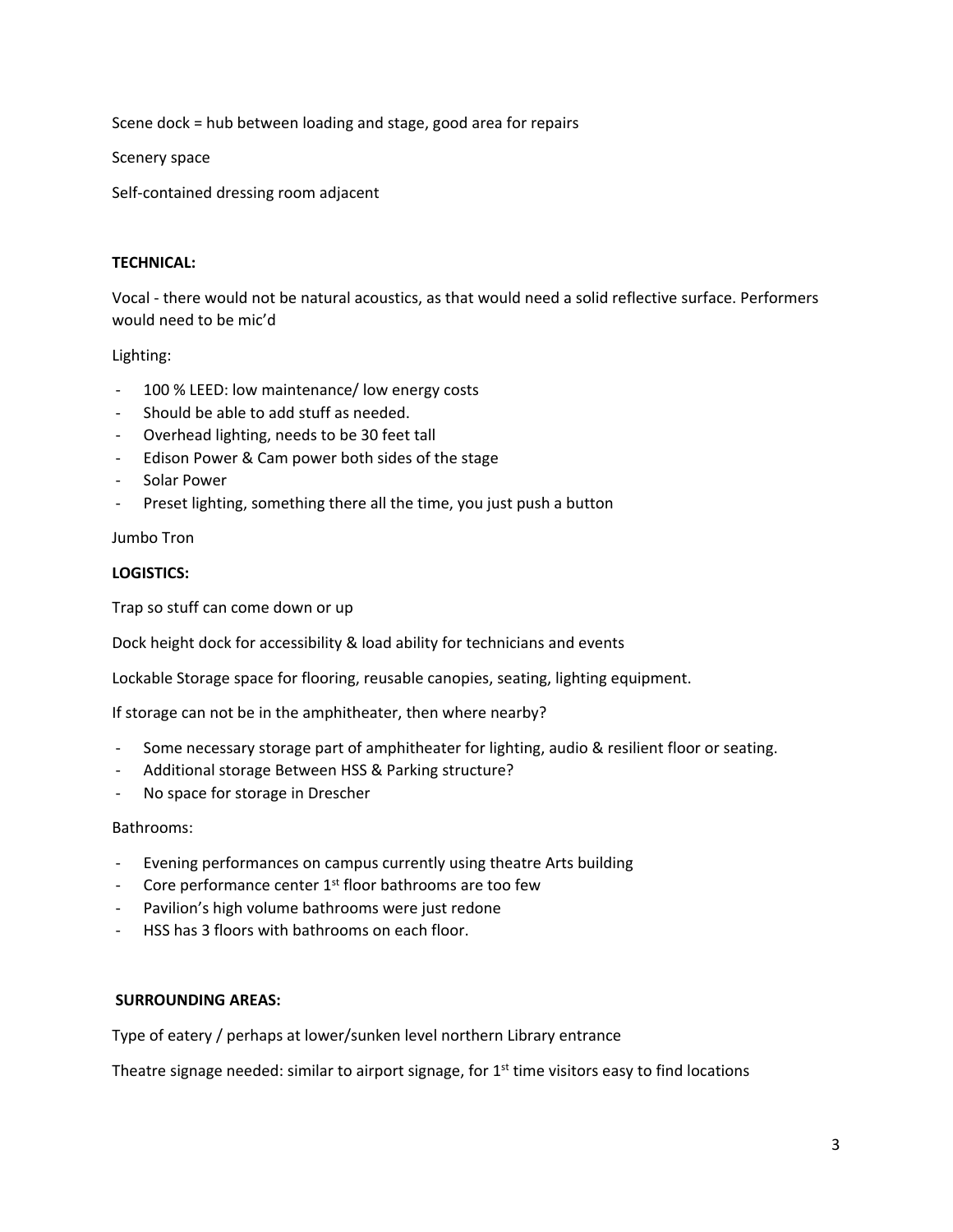### CONCERNS:

Maintenance team is small and limited.

- 10 full time staff during the day, to cover main and satellite campus
- 7 groundskeeper

Sounds & how it could affect classrooms instruction and neighboring community

How to lock or block off during day / events. Need flexibility to control flow / access.

SCLA props: Cannot be stored on campus.

- SCLA storage needs will be met by their own facilities currently under construction in downtown LA.

IT tube of wires goes across the space at a 45" degree angle (get exact from Mark Engfer)

High water table/soil is sand based.

Cover: Wind load issues

Additional notes:

New science building / future building will help to open up the inner quad

# Requested information needed:

List of non-sport events held in the gym yearly.

Get correct information regarding IT cable

- Confirmed with Ray Martin & Mark Engfer, IT cable pipe not going through this area

Water Table levels/ Sand & soil composition

Future campus renderings to see quad/ open space expansion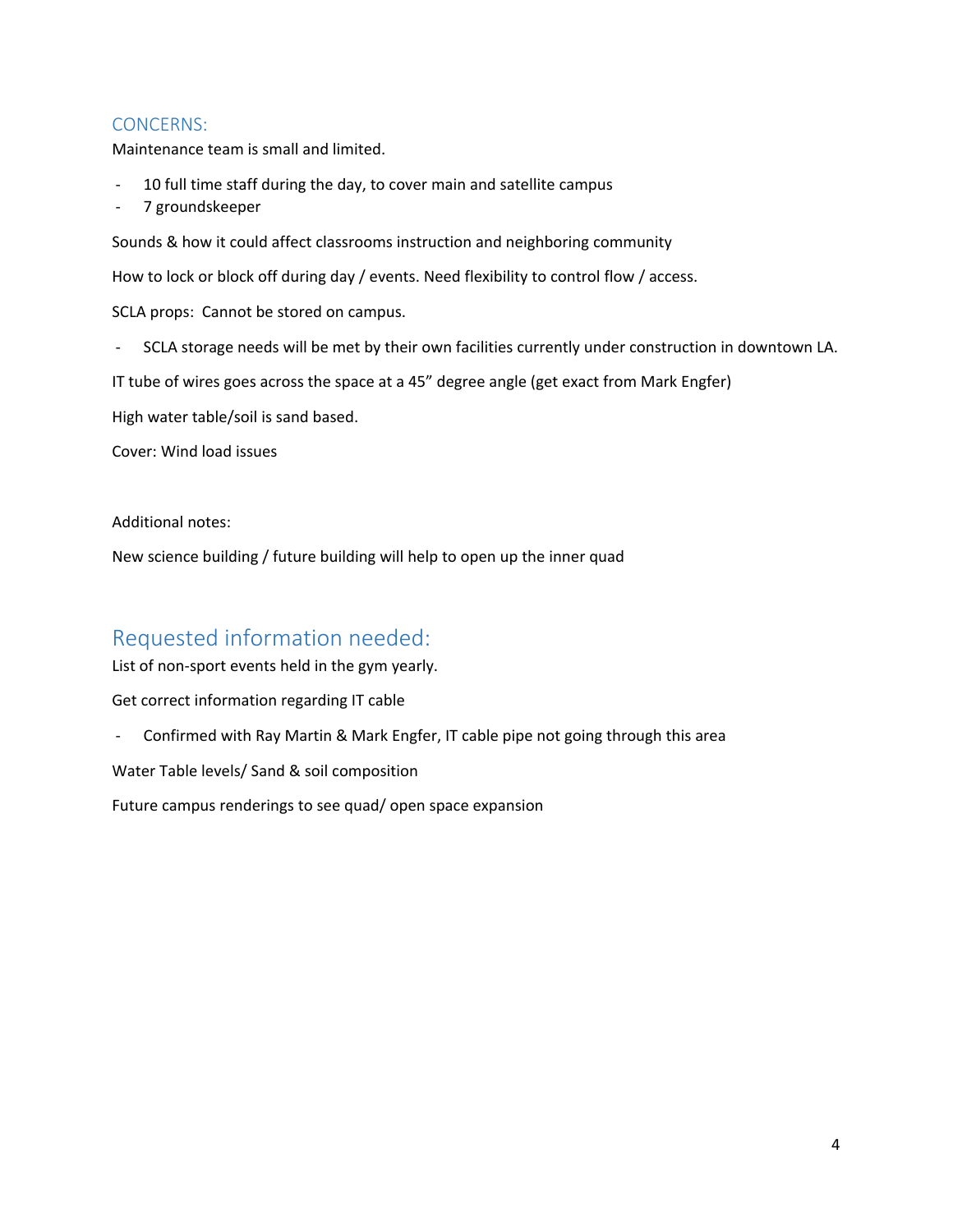# Outdoor Classroom & Amphitheater Information Gathering Session

May 3rd: 11:15am – 12:00pm / Cayton Center

# Attended:

Presenter: Michael Ferguson/ TheatreDNA Attendance: Elaine Polachek, Charlie Yen, Gabriel Murillo, Don Girard, Lizzy Moore

- Students: Photos of students, 45+
- Invited AS Board
- Public comment / Invitation to students at Monday, April 30<sup>th</sup> AS Board meeting

# Meeting Recap:

Michael Ferguson:

Showed photos /examples of amphitheater such as unstructured, structured Gave references of different theatres, such as thrust, round

- Shared experience
- Music/ dance

Polling was not working /Wi-Fi went down. Hard cable brought, did not work.

# What do we want to do in the outdoor classroom & amphitheater?

Student/ participants comments:

- Eco friendly / little bit of grass around it: carbon neutral, solar panels.
- Music, classroom, theatre class, dance, guest & lecture speakers, politician talks
- Storage space
	- o Some stuff stay out, some stuff be stored
- Movie stuff, what does it mean in the daytime?
- Will it be open or closed?
	- o Assumption open, with shade
- Give contact info for students to give thoughts.
- How does this site & size compare to Getty villa,
	- o Size might be fairly similar, but completely uncovered.
- This is actually a nautical environment / salty fog comes in at night.
- Can you have a firepit? Are you allowed?
	- o Open flame vs gas fire pits (MF: has done gas fire pits)
	- o People cause a large amount of heat
	- o Can get cold at night with moisture, but hot at day
- Easy to clean/ easy to maintain ie width of grass same width of lawn mower.
- Yes, you can have a big LEED screen outdoors
- Funds for the arts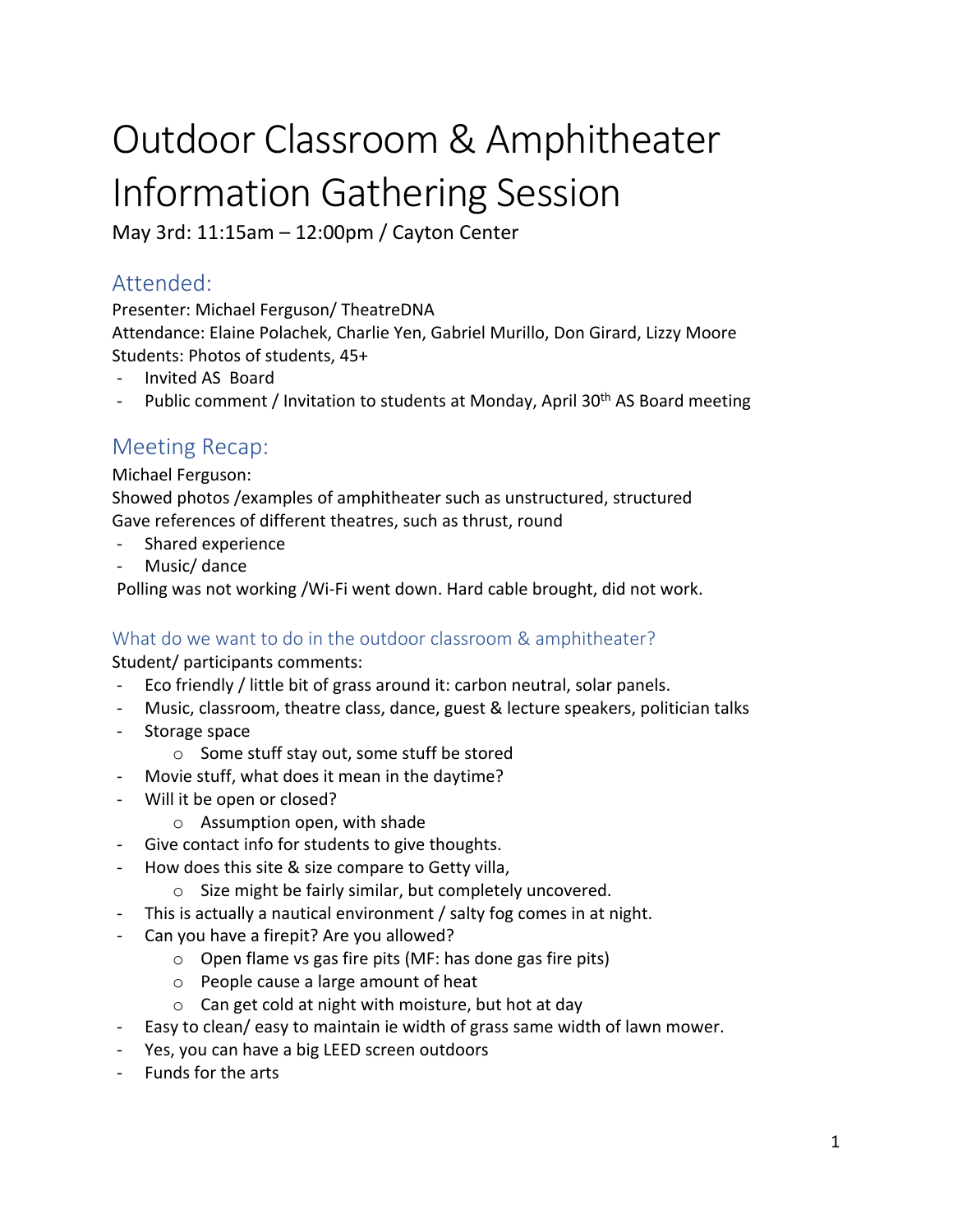# What don't we want in the outdoor classroom & amphitheater?

- Don't interfere with Football games
- No skate park use / not a charging station
- Not be empty
- Porous / does not block
	- o site walls to block wind